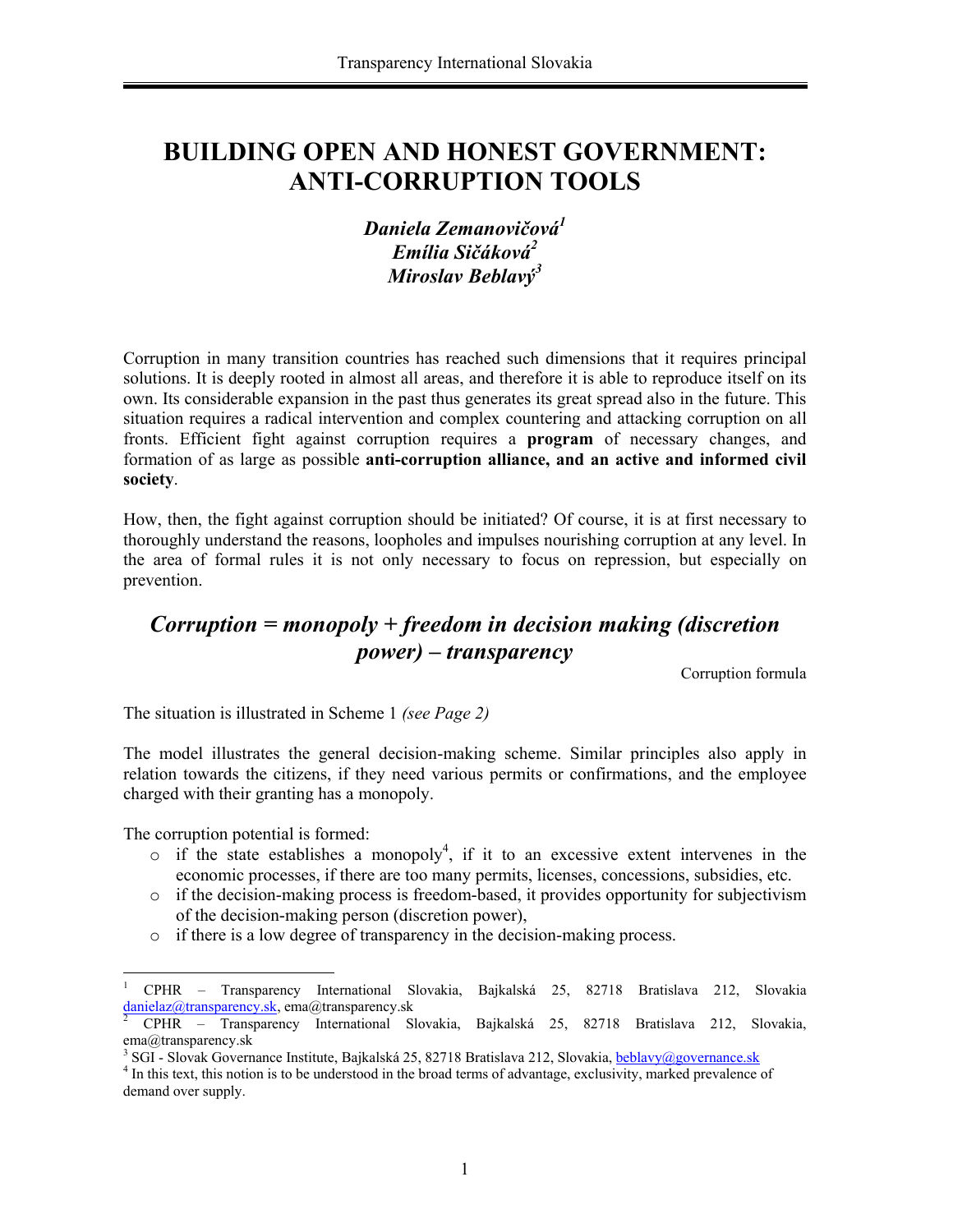The scheme at the same time illustrates the main directions of changes necessary to restrict corruption.

#### *Scheme 1 Corruption potential<sup>5</sup>*



 $<sup>5</sup>$  For detail see Zemanovičová, D.: Discretion power as a source of corruption, CPHR – TIS, Bratislava, 2001</sup>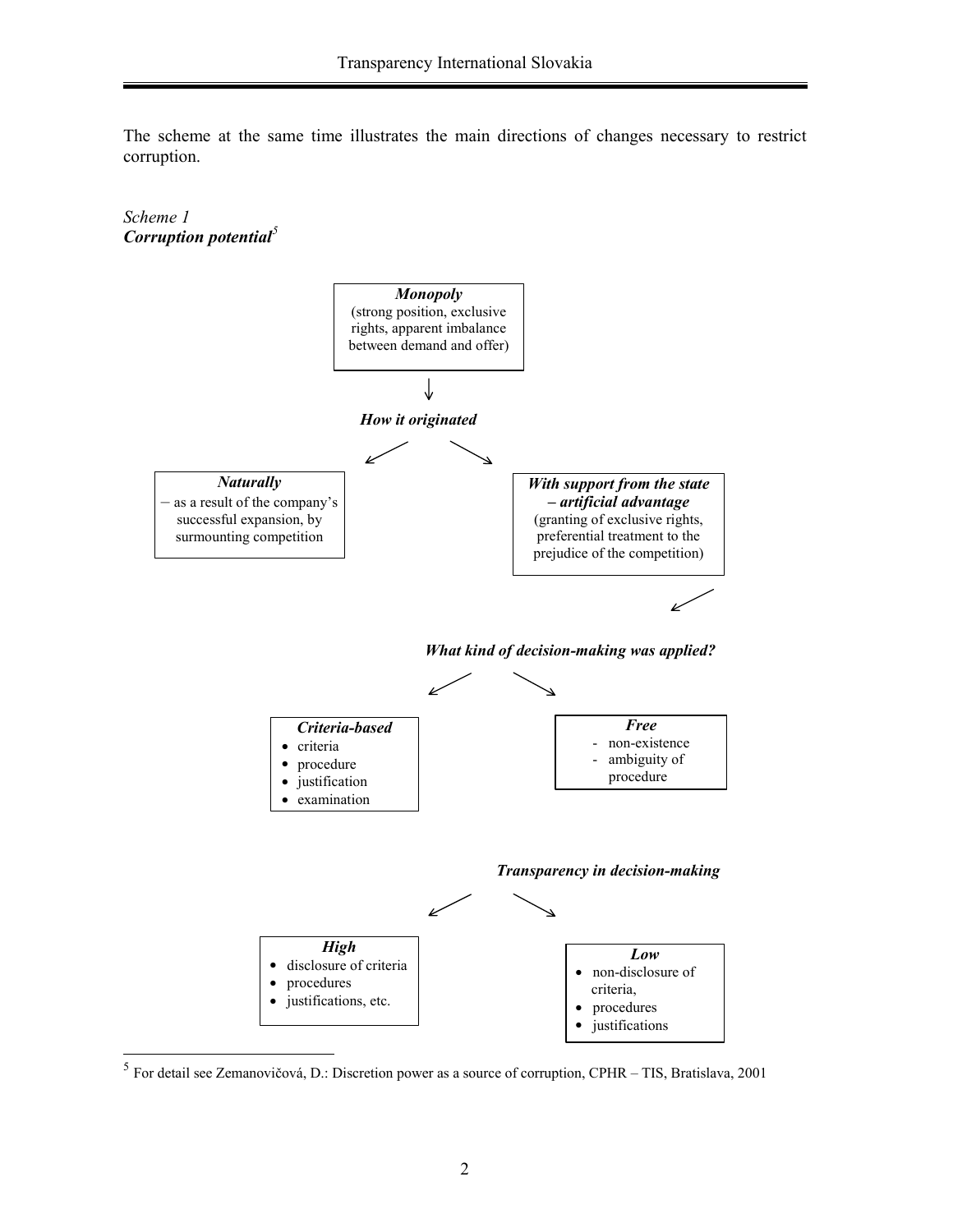# **1. Restricting monopoly, state interventions and regulation barriers**

Interventions of state could not be completely removed and the goal of this paper is not to analyze range of regulations. Nevertheless, it must be said that state interventions in areas where public interest confronts business sector, corruption potential is created. Experience from many countries shows that corruption scandals are most often connected with tenders, license granting, privatization, abuse of public resources or foreign aid funds, administration of state monopolies all in areas of state interventions to economy.

High level of state involvement is accompanied by merging politics with economy providing space for *strong influence of interest groups*.

Corruption potential is often a result of accommodation of inappropriate decision making procedures. If private sector entities represent both sides - supply as well as demand, it is natural they will try to settle an agreement lucrative to both of them. Thus, their negotiation leads to finding balance of interests. Situation when state takes role one of the sides could be well described by a triangle. Decisions are being made lucrative to two sides, but disadvantageous to the third, often represented by state. This creates considerable corruption potential and inefficient use of public resources.

It is the indirect way of realizing of public interest, which invokes potential conflict between externalities and internalities (individual interests of people appointed to act in public interest). Conflict of interests is a situation when public official is in his function influenced by private motions/considerations. State interventions should always be conducted only in public interest, be it the indirect way of realizing of public interest that enables interventions take place also in private interests.

Results of several foreign surveys confirm this. For instance:

- *Tanzi* (1998) puts many examples where corruption potential is created by excessive or undue regulations. For example: the more complex tax legislation is, the bigger freedom of decision making of public servants, the easier to corrupt.
- *Kaufmann and Wei* (1999) showed there is positive correlation between corruption index and index of governmental/state regulations.
- *Ades and Di Tella* (1997) claim rate of corruption is higher in economies with... and more active industrial policies.
- *Gatti* (1999) confirmed that more open economies tend to have lower rate of corruption.
- *Svensson* (1998) hints that countries provided with larger portion of foreign aid tend to have higher rate of corruption.
- *Abed a Davoodi* (2000) say that different rates of corruption in transitional countries can be best explained by the index of realized structural reforms - privatization, price liberalization and free competition etc.

Several analyses showed that regulatory state interventions are barrier for business enterprise<sup>6</sup>. Business barriers, corruption raise investment risks and repel investors, which consequently slows down country's economic growth.

 6 E.g. Administration barriers for investments in Slovakia, FIAS, April 2001.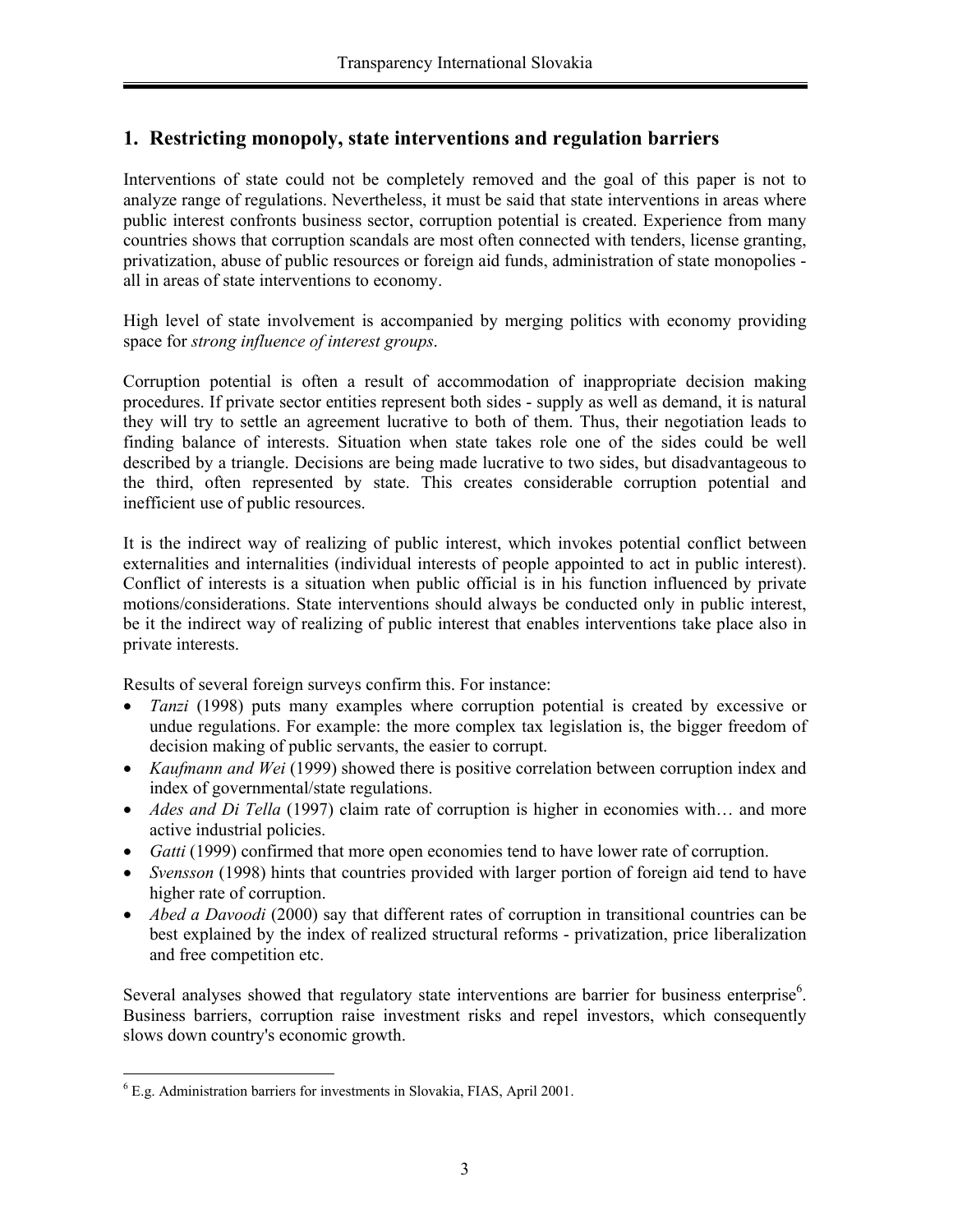- *Wei* (2001) via conducted survey proved, that rate of corruption is negatively correlated with the extent of foreign investments.
- *Smarzyznská and Wei* (2001) similarly showed that more corrupted transitional countries have considerably fewer chances to attract foreign investments.
- *Wei* (2001) confirmed the existence of negative correlation between level of corruption and economic growth.

Corruption causes lower performance of state administration, raises the risk of abuse of EU funds assigned to development of candidate countries for entry, lowers competitiveness of business entities, deteriorates allocative effectiveness of economy as long as it creates barriers for foreign investments, all in effect being *strong obstacles for integration.* 

# **2. From discretion to criterionalisms**

Favoring (preferring) individual to public interest is strongly influenced by the level of freedom in decision making. Freedom in decision making means that, deciding subject, a person representing public interest has large scale of possibilities on how and when to make decision. For instance if public official may but must not grant an import or export license, or similarly if registration in the cadastre registry may last week but also several years, or if courts may decide within few months but also few years. Thus often happens that private interests are preferred to public and corruption takes place. The higher rate of discretion in decision-making, the broader corruption potential.

#### **Some typical situations:**

- o **shortening of periods**, within which the decision is made, is being bought by means of a bribe (registration into the real estate cadastre, incorporation of companies, court decisions, "toll" for quick clearance by the border police, quick clearance at the customs office);
- o **non-existence of criteria, or their ambiguity**, payment of a bribe "leans" the freedom in favor of the corrupting subject (granting of certificates, import and export licenses for goods, telecommunication services or TV-broadcasting, award of public procurement contracts, privatization, credit granting, subsidies, granting of exceptions, e.g. in respect of the import surcharge, granting of vouchers for spa treatment, court decisions, decision making in respect of tenancy conditions in buildings, granting of contribution for establishment or preservation of an employment position, etc.)
- o **non-existence of rules relating to the person of the "decision-maker",** for example: no treatment of the conflict of interests in their decision making, which should be based on the public interest and not on a private motive, has impact on their decision-making activities;
- o it is very often the case that corruption arises through **non-compliance with the existing rules**, e.g. regarding unauthorized disclosure of information, especially where a statutory or contractual secrecy obligation is applied; a bribe is often paid to ensure **inaction, or tolerance of incomplete or incorrect documentation** (release from a fine or sanction,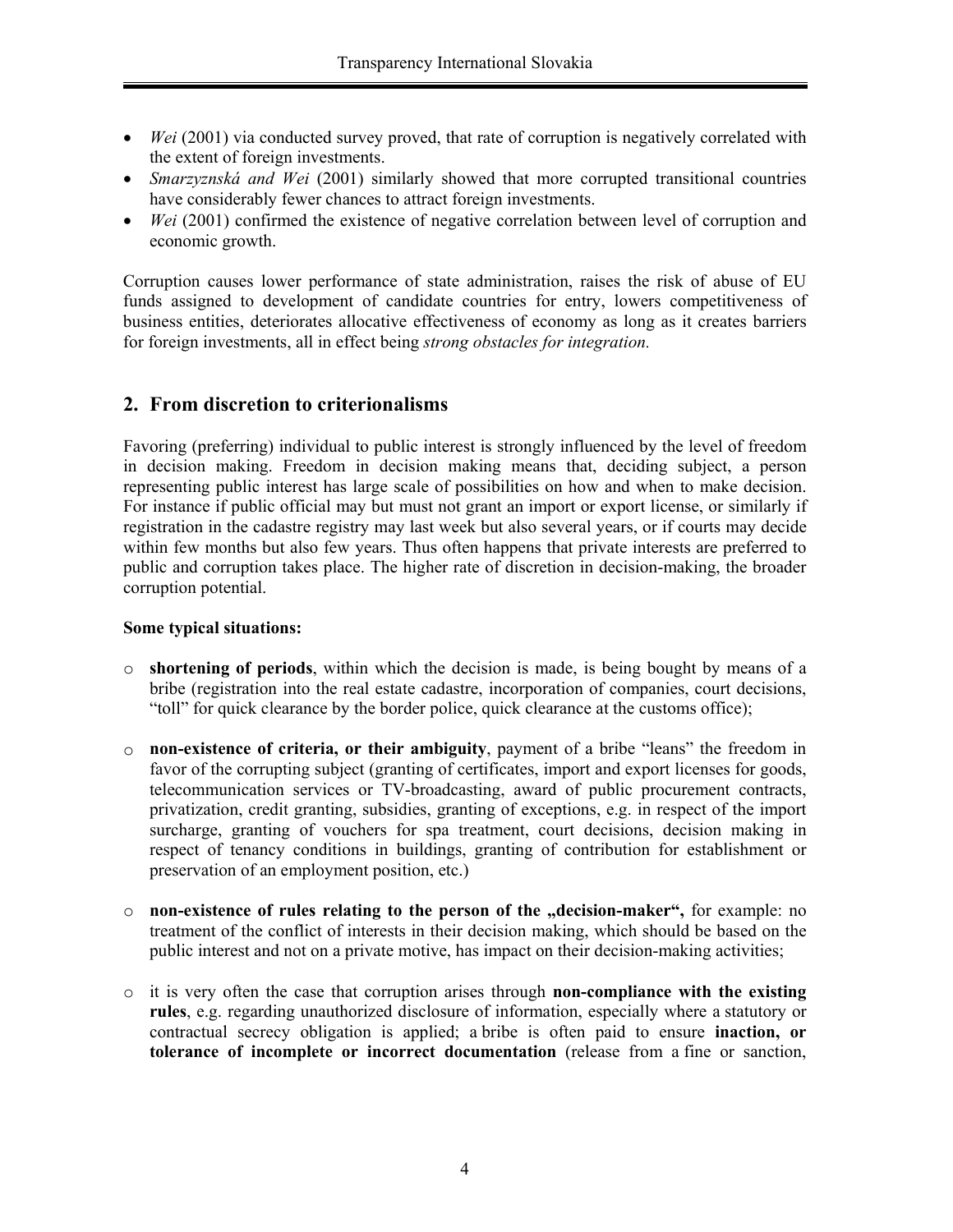release from a fine, or the traffic police's allowance to keep the driver's license, non-taking into custody);

 $\circ$  bribes are also offered for  $\alpha$ , favorable "exercise of the state's supervisory functions (business license granting, e.g. on the capital market, in the banking sector, no ruling in case of legal violation).

Restriction of discretion power in decision-making means that strict criterialism must be introduced (stipulation and disclosure of criterions), decision-making procedures precisely defined (all processes, control, introduction of multiple eyes principle, collective decision boards, rotation of employees in positions especially sensitive to corruption, decision explanation, possibility to review decisions) and to get decision-making under public control, which means *raise transparency of decision making.*

# **3. Transparency and access to information7**

Information is oxygen of democracy. If the acts of those, who govern us, are hidden and people do not know what is happening, it is impossible to participate in solution of public matters in a society. Information, however, is not only a need for people – It is an essential part of a good ruling. A bad government needs secrets to survive. The secrets enable non-effectiveness, wastage and corruption to prosper.

*Amartya Sen*, holder of Nobel's Prize, noticed that a serious famine has never occurred in a country with democratic form of government and a quite free press. The reason is that information enables people to investigate the acts of the government and it is a base of a proper and informed discussion about these acts.

Where openness and trust prevail, there at the same time well-being and abundance prevail. Where there is no openness and trust, distracting consequences take their turns.

In some countries the right to information has had its legal support already for over two hundred years. The oldest legislation regulating an access to documents was introduced in Sweden in 1776. The present legal system in this country is exceptional in a sense that this legal regulation is one of four key acts forming the constitution of this country (Pope, 2000, Page 127).

The situation in the USA is interesting. In the United States the right to information has been guaranteed in its first constitution amendment also for almost two hundred years. The Freedom of Information Act was adopted after a long-lasting pressure of citizens and journalists in 1966. That time President Lyndon Johnson commented passing of the Act saying that "nobody should have a possibility to make secret those decisions that can be published" (Sičáková, 2000, Page 28). The Act saw its biggest "blossom" in the beginning of the 1970's when the Watergate affair broke out and when the people "learnt to ask". An often use of the act resulted in the so called "electronic amendment" in 1996, the substance of which is to impose a duty on all offices to publish the most frequently required information on their web sites. "We got accustomed that

l <sup>7</sup> Kamenec, T., Pirošík, V.: Access to information as anti-corruption tool, CPHR – Transparency International Slovakia, Bratislava, 2001.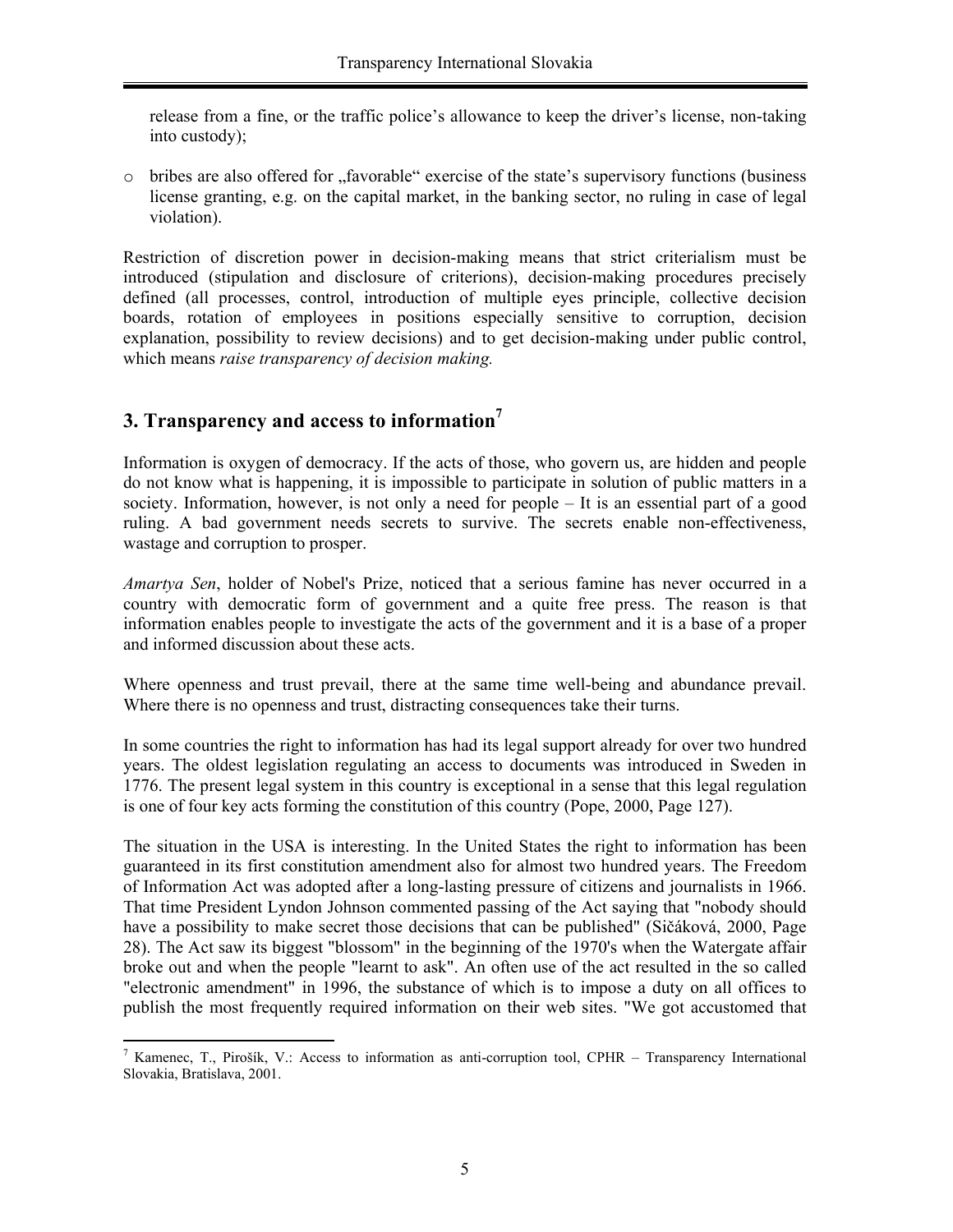providing information is so natural like opening a window," the employees of state administration in the USA claim after applying the Act of Information Freedom for over thirty years. (Zemanovičová, 2000).

*However, this Act is not only the specialty of Sweden or the USA. It can also be found in many other countries including Albania, Bulgaria, the Czech Republic, France, Georgia, the Netherlands, Ireland, Lithuania, Hungary, Ukraine as well as Canada, Australia, or New Zealand, Slovakia.* 

In Hungary the Act of Information Freedom was approved in 1992 and as a part of its implementation the institute of a special independent ombudsman for information freedom and personal data protection was also formed (Majtényi, 1997). The Czech Republic passed this act in 1999 and the citizens have rich and inspiring experience in application and use of the Act (www.ostosest.cz). In Slovakia very progressive freedom of information act was adopted in 2000 (www.infozakon.sk).

As for multinational alliances, we must mention also the European Union and the Council of Europe. The former regulates an access to documents by means of a special codex from December 16<sup>th</sup>, 1993 that relates to Declaration on Access to Information, which is a supplement to the Final Act to the Treaty of European Union. The Council of Europe passed a set of several resolutions, recommendations and decisions of the European Commission for

Human Rights, in which the right to access official information is connected with the right to freedom of expression and information pursuant to the Article 10 of the Convention for Protection of Human Rights and Fundamental Freedoms (the Slovak weekly Trend, No. 44, 1999)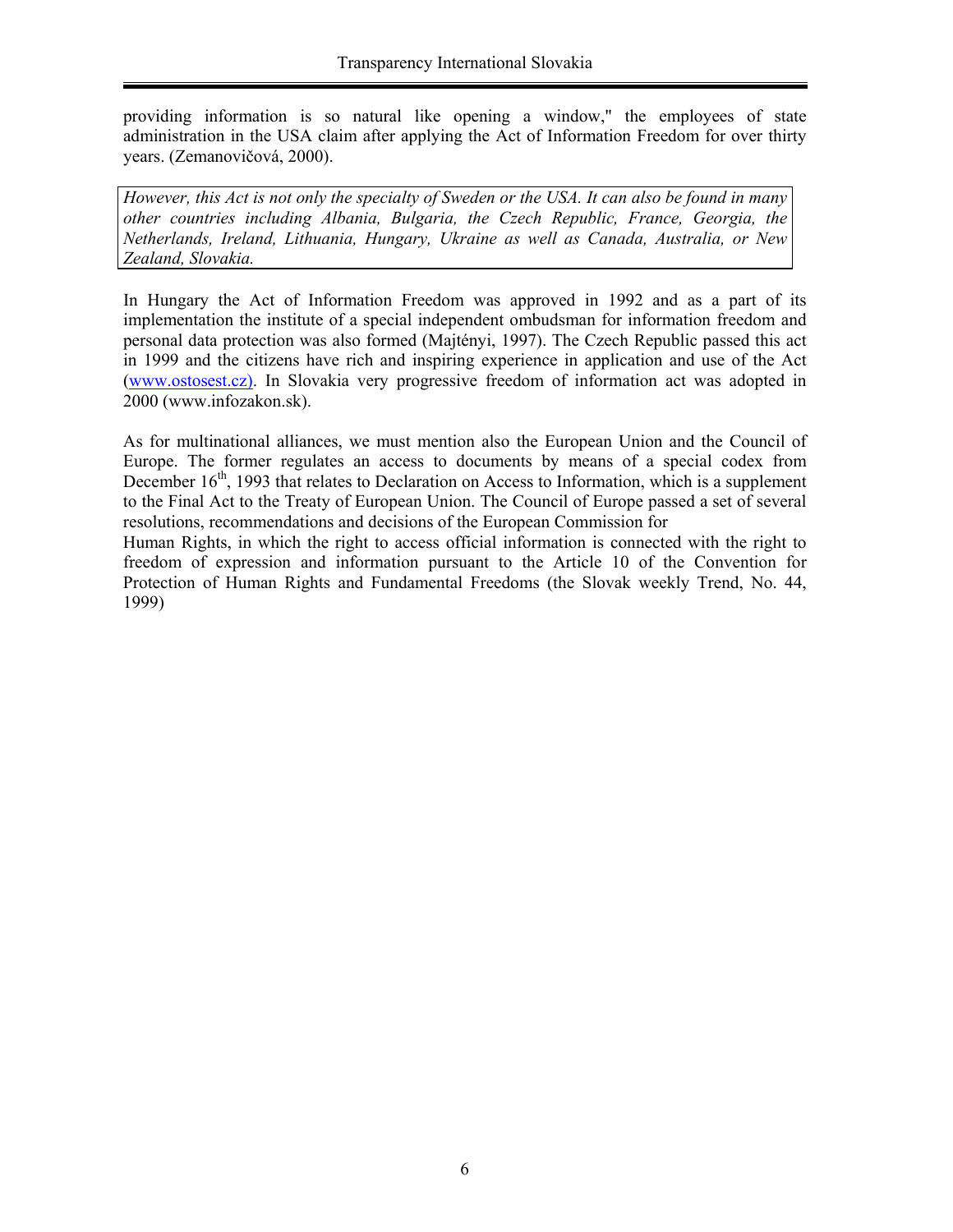# **4. Ethics and ethical infrastructures<sup>8</sup>**

As the amount of corruption is influenced by formal and informal rules in the society, ethics and ethical norms play an important role in preventing from the corruption.

The term "ethics" is usually used in connection with moral values, norms and principles that regulate behavior of a certain group of people. In relation to the public administration we talk about **public administration ethics** – one of the several kinds of applied ethics.

### **4.1. Public Administration ethics**

In general we can say that **public administration ethics<sup>9</sup>:** 

- Deals with the issue of desirable behavior of a public administration employee
- Deals with the principles of improving the standard of public services and society in relation to behavior of employees
- Sets what kind of personal characteristics the public administration employees should keep trying to gain
- Defines generally applied basic abstract norms and values, such as usefulness and kindheartedness, avoiding doing bad deeds, honesty, tolerance and respect for others, freedom, justice, trustworthiness, responsibility, providence, politeness and many others, which the public sector employees should perform as a part of their work.

### **In general we can define two basic models of ethics:10**

- professional model and
- political model

**Professional model of ethics** is based on the phenomenon of strong professionalism. Its development is supported by almost bureaucratic attention paid to simultaneous cultivation of suitable norms of professional behavior. Thus the employees and the representatives of the public administration know exactly which norms and expressions of professional behavior they are expected to perform. This model is characterized by high expectations laid upon the public sector by ethics. The professional employees are automatically expected to act in highly ethical manner during the decision making process although this behavior is not directly regulated or described in the rules. The basic condition for such ethics is ability of sound and responsible decision and binding trust in employee's ability to distinguish the fragile limits between ethical and unethical. The values and principles applied and accustomed this way form the protection from irresponsible behavior. It can be used in the countries with long tradition of public service.

 $\overline{a}$ 8 Sičáková, E., Slimáková, Ľ.: Ethic and ethical infrastructure as anti-corruption tool, Transparency International Slovakia, Bratislava, 2002

 $9^9$  For more information see Sičáková – Zemanovičová, 2000b

<sup>10</sup> According to J. Uhr from Australia, who gave the presentation on the *symposium Ethics in public, held by PUMA in Paris in 1997*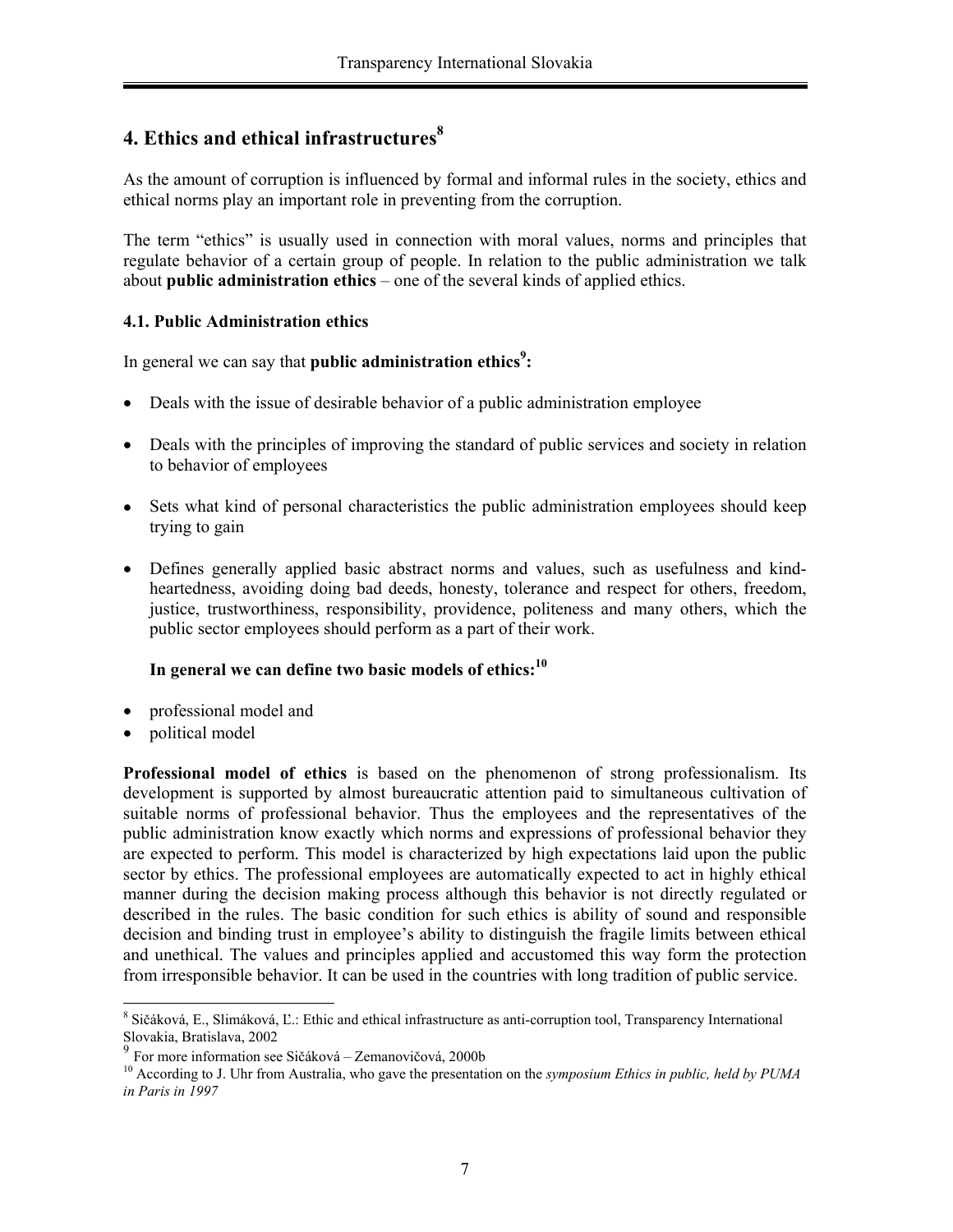**Political model of ethics** views unethical form of behavior as a certain form of corruption and serious breach of political standards. Public administration ethics is understood as a new kind of legislative norm, which conditions expansion of other ethical laws. This model considers breaching of ethical principles as offences. Requirements of ethical behavior create major part of legislative rules and laws and failure to comply with them or their breaching is considered as crime or breaching the penal law, punishable by means of sanctions specified thereby<sup>11</sup>.

In effect to create and successfully implement ethics in the public life it is necessary to build the so-called ethical infrastructure. The term "ethical infrastructure" can be defined as a complex of tools and procedures aimed at elimination of undesirable behavior and oriented at creating motivation for correct and highly ethical behavior. The result of effectively functioning ethical infrastructure is formation of such environment, which provides a framework of knowledge of corresponding processes, rules and institutions. In accordance with them the public administration employees consider and ponder correctness or incorrectness of their behavior.<sup>12</sup> (5) At the same time it takes a considerable part in building public awareness.

### **4.2. Ethical infrastructure**

Ethical infrastructure can be characterized as a complex of eight elements:

- 1) Political support and commitment
- 2) Effectively functioning legislative framework
- 3) System of accountability mechanisms mechanisms aimed at "giving accounts"
- 4) Codes of conduct
- 5) Professional socialization of ethical standards
- 6) Legal status or the working conditions of public administration employees
- 7) Co-ordination of ethical organs or institutions
- 8) The active public

**Ethical environment must be built in all components of public power – in executive, legislative and judicial.** At the same time it is necessary to pay more attention to the ethics in the state enterprises or in companies with an ownership interest of the state. In this chapter we will deal with ethics in the public administration.

Several factors influence the state of ethics in the public administration. It is necessary to see the **trends in the world,** which are heading to horizontal, participating relation of a citizen and the state, as well as "debureaucratisation", decentralization and deregulation in the society<sup>13</sup>. At the same time, it is recommended to look at the **historical background of development of the**  Slovak society.<sup>14</sup>

In the period of centrally planned and directed economy and society the relation of a citizen and the public administration was deformed in two directions. On one hand it was the **paternalism**, when the state took over responsibility for everything and a citizen was convinced that someone

 $\overline{a}$ 

 $11$  Uhr, 1997

<sup>&</sup>lt;sup>12</sup> Occasional Documents, Ethics in Public Administration, 1996<br><sup>13</sup> For more information see the chapter *Public Administration Reform and Transparency Increase*<br><sup>14</sup> For more information see Sičáková – Zemanovičová, 20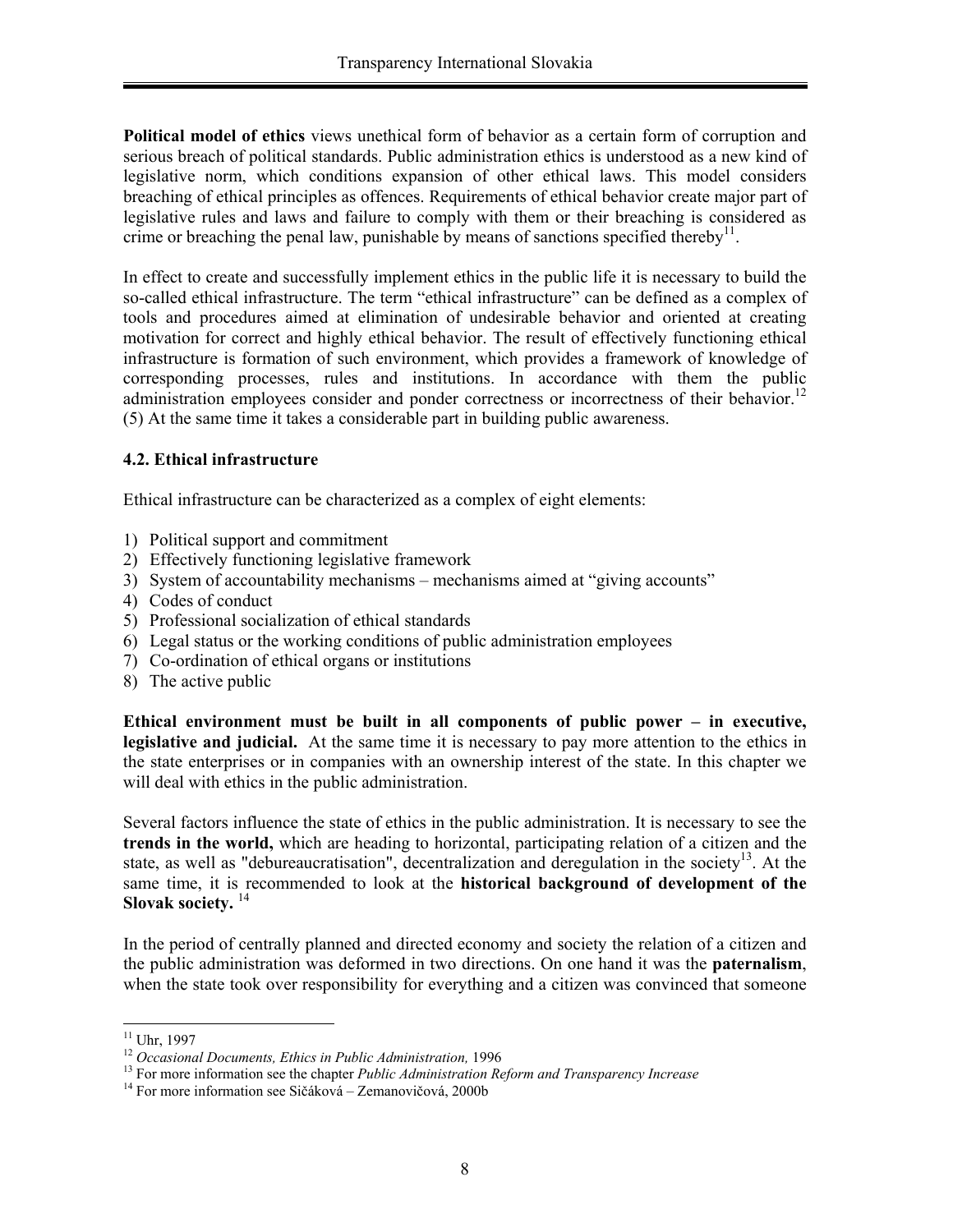should take care of him/her. On the other hand, **citizen's rights were oppressed**, the public matters administration was estranged from the citizen and public administration served as a tool of oppressing the civic rights and freedoms. The passivity of citizens was a part of the system. The citizen's initiative was oppressed. The environment of double morality appeared in the society (from outside it was a must to agree with the "values of socialism", in private these values were rejected and "pragmatic" models of behavior appeared.)<sup>15</sup>

**The norms of behavior and ethical values were misused** (such as norms for communism builder, norms for the so-called *iskričky, pionieri*.<sup>16</sup> Not only were these norms frequently breached but also efforts of their forced implementation caused aversion of the citizens.

Along with the influence of socialistic model in the Slovak Republic we must realize also an influence from our more distant history. Values of the citizens of the Slovak Republic<sup>17</sup> point at rather strong inertness of values and regional differentiation.

But also our less distant past deformed the models of "successful behavior", e.g. non-transparent ways of privatization, assets stripping in corporations, misusing the offices and titles for personal benefit became a part of our everyday life and form a skeptical attitude of the citizens towards renaissance of morality and ethics.

This experience marked also the attempts to resettle the ethical principles and values and to build the ethical infrastructure in presence.

It is becoming a trend in many political systems to apply mechanisms focused on support of integrity and ethics of public administration employees. This trend is a part of a broader phenomenon focused on support of responsibility in the public sector.

#### **4.3. Values**

To solve a problem of ethics in the public administration means to solve also a problem of ethics in a society. It is necessary to take **values** defined in the society for a starting point. The thing is, values form bases of public service. These are collectively shared principles, whereby we consider what is right and appropriate. Values set in public documents form the environment, on the basis of which the citizens know the mission of public service organizations. They also serve as a guide for performance of everyday operation in the public administration. For example all the OECD countries have a defined set of basic values for public service. They confess these values and their primary sources to illustrate their priorities and intentions. However, it does not mean that they do not respect other values than those stated in their official documents.

The following are the most frequently stated values<sup>18</sup>:

- Impartiality
- Legality
- Integrity

 $\overline{a}$ 

 $15$  E.g. a slogan "Who does not steal robs his/her own family."

<sup>&</sup>lt;sup>16</sup> Equivalent of Wolf Cubs and Scouts during the communist regime (translator's note).

<sup>&</sup>lt;sup>17</sup>See e.g. Krivý, 1998, who studied authoritarianism, attitudes against minorities, against western culture, disrespect towards laws, paternalism, egalitarianism in the regions of Slovakia.

<sup>18</sup> For more information see *Trust in Government, Ethics Measures in OECD Countries, OECD, 2000*.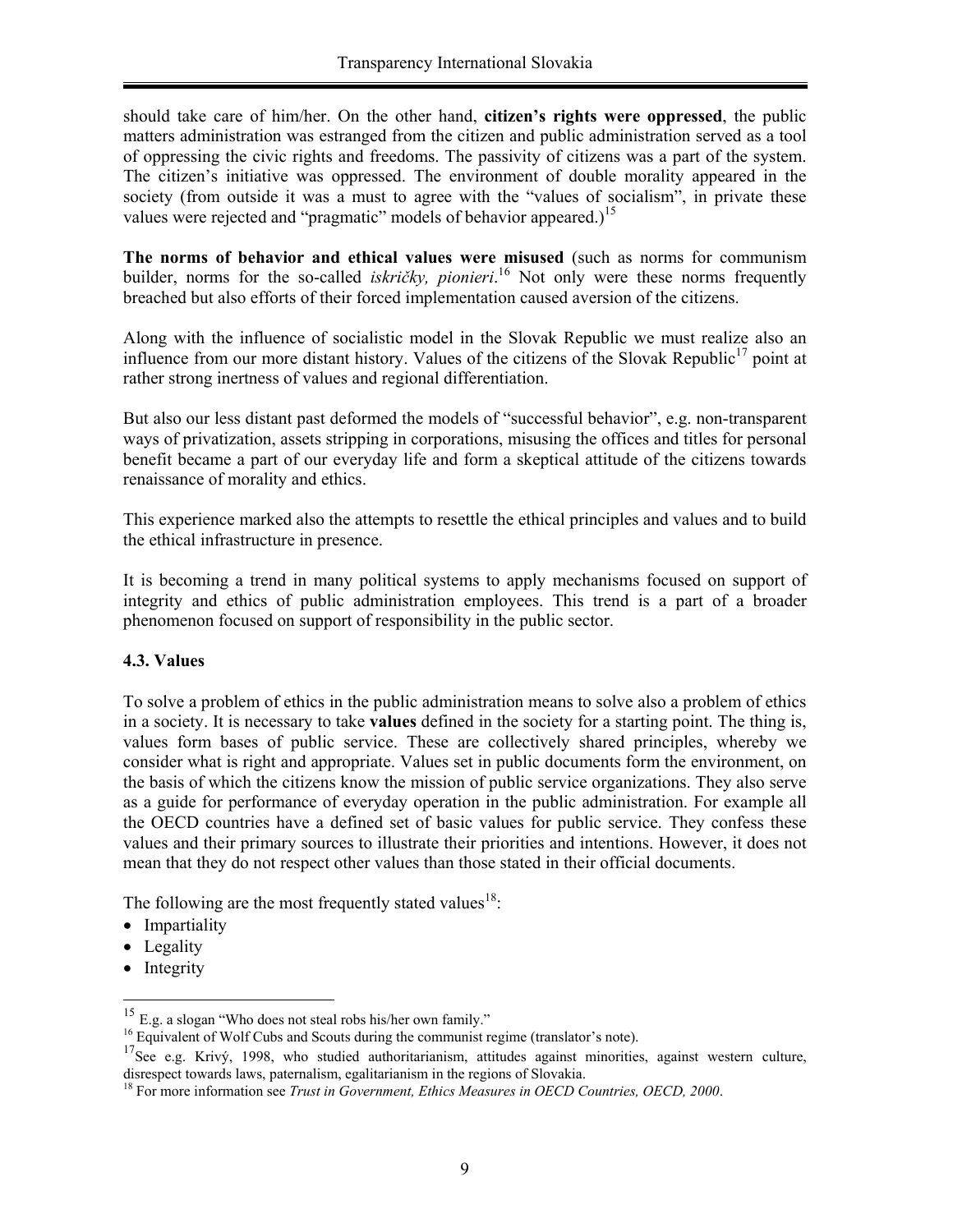- Transparency
- Efficiency
- Equality
- Responsibility
- Justice.

The basic common sign in the OECD countries is that all of them take the same sources of their values for a starting point. These are society, democracy and profession.

*Table 1 Public service core values stated in public documents in OECD countries*

| Impartiality, neutrality,<br>objectivity                    | Australia, Austria, Canada, Czech Republic, Germany, Denmark,<br>Finland, Greece, Ireland, Netherlands, Island, Italy, Japan, Korea,<br>Hungary, Norway, Poland, Portugal, the United States of America,<br>Spain, Sweden, Turkey, Great Britain, Luxembourg |  |
|-------------------------------------------------------------|--------------------------------------------------------------------------------------------------------------------------------------------------------------------------------------------------------------------------------------------------------------|--|
| Legality                                                    | Austria, Germany, Belgium, Canada, Denmark, Spain, Great<br>Britain, Greece, Hungary, Japan, Ireland, Italy, Island, Korea,<br>Mexico, the Netherlands, Norway, Portugal, Sweden, Turkey,<br>United States of America, Switzerland                           |  |
| Integrity, honesty                                          | Australia, Austria, Belgium, Canada, Germany, Denmark, Great<br>Britain, Greece, Japan, Korea, Mexico, Netherlands, New Zealand,<br>Poland, Portugal, Sweden, Turkey, United States of America                                                               |  |
| Transparency, openness,<br>proper disclosure of information | Ireland,<br>Canada,<br>Finland, Island, Great Britain,<br>Greece,<br>Luxembourg, Mexico, Netherlands, New Zealand,<br>Norway,<br>Portugal, Sweden, United States of America                                                                                  |  |
| Efficiency                                                  | Australia, Denmark, Spain, Greece, Hungary, Ireland, Italy,<br>Mexico, New Zealand, Norway, Portugal, Sweden, United States of<br>America, Switzerland                                                                                                       |  |
| Equality                                                    | Australia,<br>Germany, Norway, Portugal, Sweden,<br>Turkey,<br>Luxembourg, Netherlands, United States of America                                                                                                                                             |  |
| Responsibility, accountability                              | Australia, Germany, France, Finland, Great Britain, Hungary,<br>Island, Mexico, New Zealand, Portugal, Sweden                                                                                                                                                |  |
| Justice, fairness                                           | Austria, Germany, Spain, Hungary, Ireland, New Zealand, Norway,<br>Portugal, Sweden, Turkey                                                                                                                                                                  |  |
| Confidentiality, respect of<br>official secrets             | Austria, Czech Republic, Germany, France, Ireland, Japan, Korea,<br>the Netherlands, Sweden, United States of America                                                                                                                                        |  |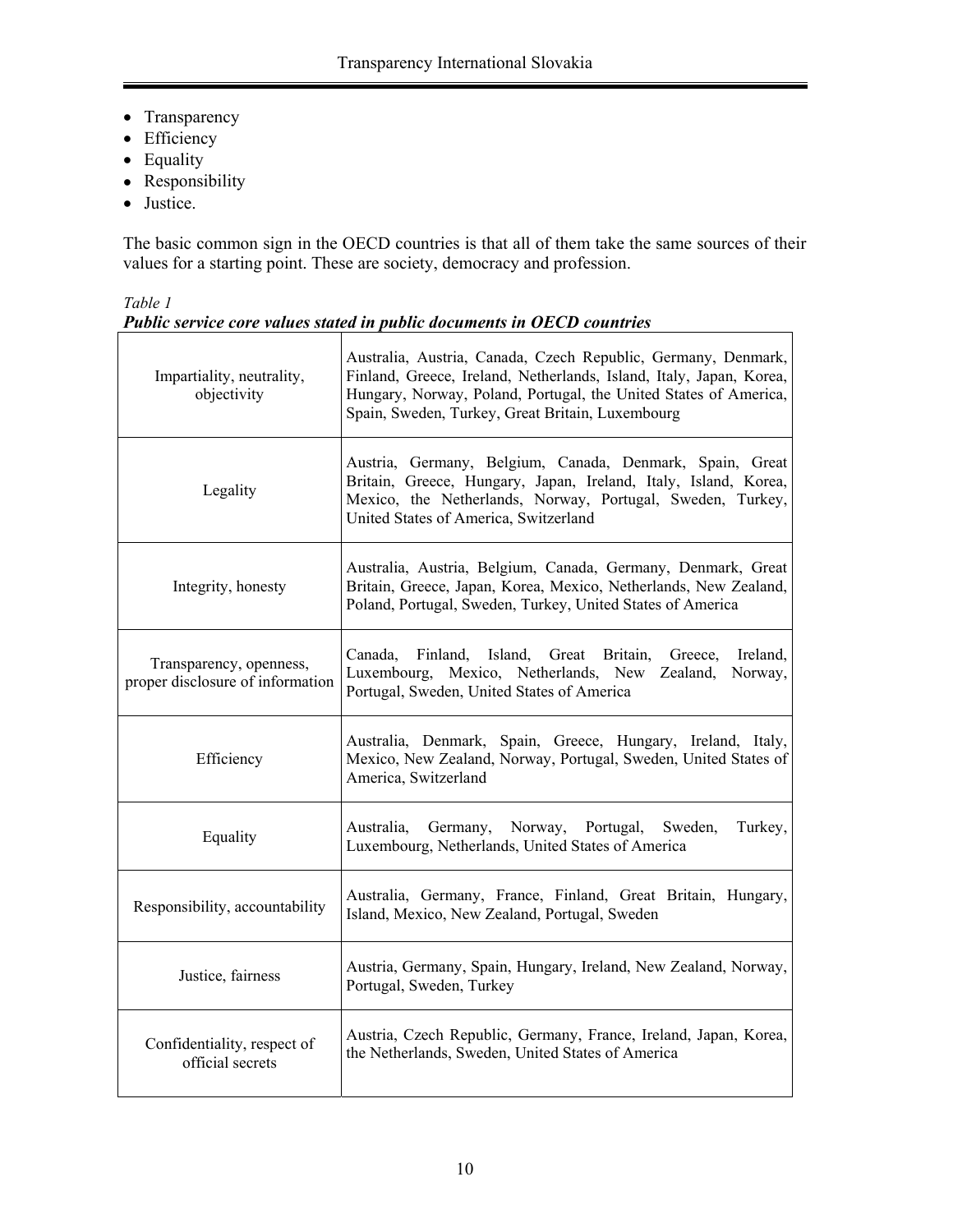| Professionalism                                                                                                  | Australia, Belgium, Germany, Hungary, Ireland, Korea, Poland,<br>Portugal            |
|------------------------------------------------------------------------------------------------------------------|--------------------------------------------------------------------------------------|
| Service in the public interest,<br>service to the whole community                                                | Germany, Spain, Hungary, Japan, Portugal, Sweden, Switzerland                        |
| No private interests, no<br>interaction of private and public<br>interests, avoidance of conflict<br>of interest | Canada, Czech Republic, Germany, Ireland, Japan, Sweden, United<br>States of America |
| Obedience                                                                                                        | Belgium, Germany, France, Italy, Japan, Korea                                        |
| Respect for State resources                                                                                      | Ireland, Turkey, Norway, Sweden, United States of America                            |
| Loyalty, fidelity to the State                                                                                   | Germany, Italy, Korea, Norway, Turkey                                                |
| Kindness, humanity                                                                                               | Australia, Korea, Hungary                                                            |

Source: Trust in Government – Ethics Measures in OECD Countries, OECD, 2000

As another example we can mention seven **basic principles** set by the Committee on Standards in Public Life in Great Britain.

- *Selflessness*: Holders of public office should act solely in terms of the public interest. They should not do so in order to gain financial or other material benefits for themselves, their family, or their friends.
- *Integrity*: Holders of public office should not place themselves under any financial or other obligation to outside individuals or organizations that might seek to influence them in the performance of their official duties.
- *Objectivity*: In carrying out public business, including making public appointments, awarding contracts, or recommending individuals for rewards and benefits, holders of public office should make choices on merit.
- *Accountability:* Holders of public office are accountable for their decisions and actions to the public and must submit themselves to whatever scrutiny is appropriate to their office.
- *Openness:* Public officials should be as open as possible in all their decisions and activities. They should justify their decisions sufficiently and they should not provide information, unless it is in favor of broader public interest.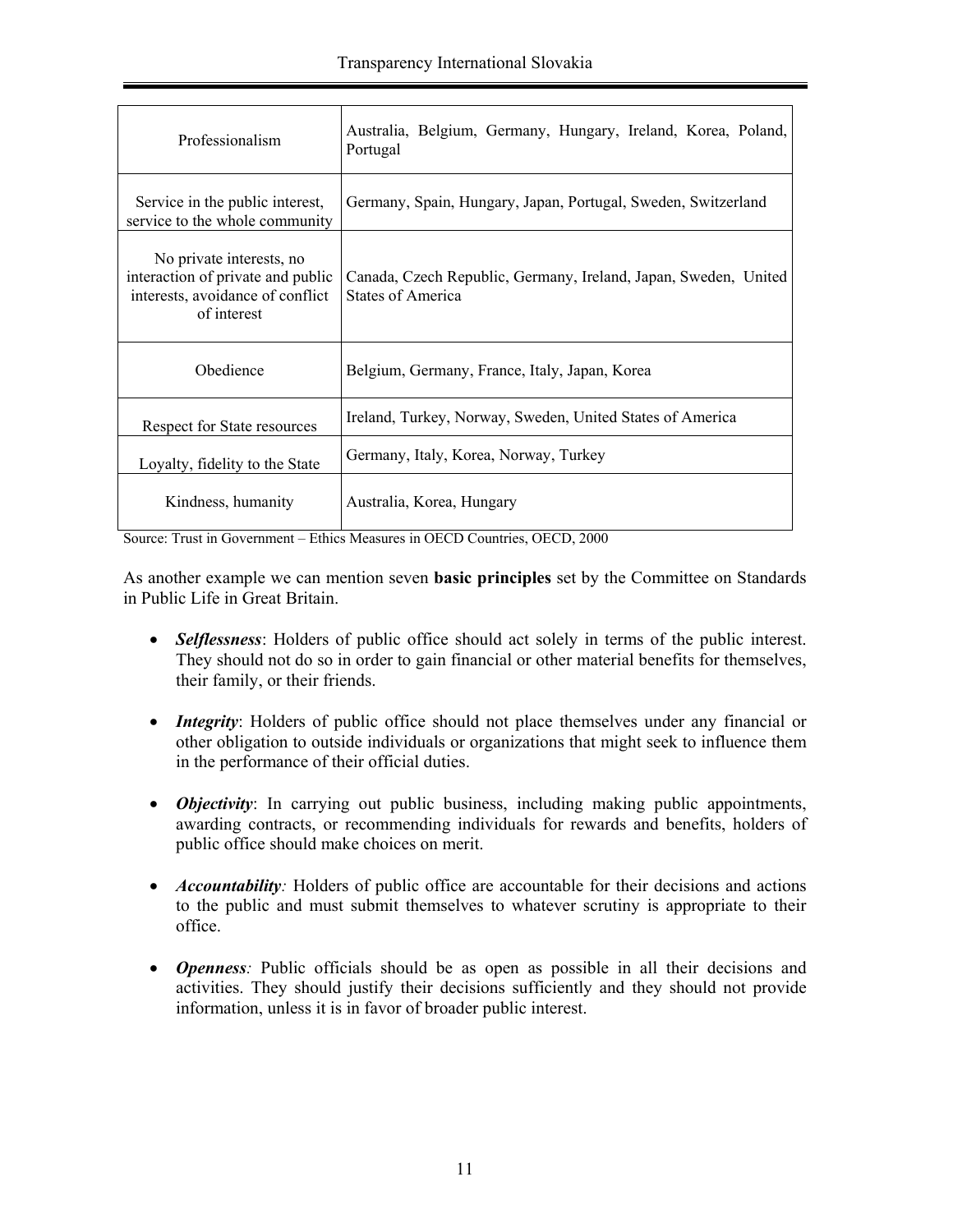- *Honesty:* Holders of public office have a duty to declare any private interests relating to their public duties and to take steps to resolve any conflicts arising in a way that protects the public interest.
- *Leadership*: Holders of public office should promote and support these principles by leadership and example.

A highly moral, ethical conduct is expected from any employee of the public administration. However, the question is how a public servant is informed about ethical principles, values and forms of conduct, observance of which is expected from him/her. Is he/she able to study all the connected legal norms and orders to acquire an overview of what is considered as ethical, right, and what unsuitable, unethical conducts? Is it clear at all, which values and forms of conduct are expected from him/her? To what extent the advising function of ethical infrastructure is fulfilled? In the Slovak Republic such information is provided only minimally. Several methods applied in the OECD countries give us examples how to solve that.

### **4.4. Legal Regulation of Key Values**

Many OECD countries set key values in some type of a legal norm. The following table is an example.

# *Table 2 Core values as part of the legal framework*

|                           | Canada, Denmark, Germany, France, Hungary, Island, Korea,          |
|---------------------------|--------------------------------------------------------------------|
| Laws, statutes            | Luxembourg, Mexico, Netherlands, Norway, Poland, Portugal,         |
|                           | Sweden, United States of America                                   |
| Constitution              | Germany, Spain, Finland, Greece, Japan, Korea, Mexico, Poland,     |
|                           | Portugal, Sweden, Turkey                                           |
| Civil service regulations | Germany, Finland, Great Britain, Hungary, Island, Italy, Korea,    |
|                           | Netherlands, Poland, Turkey                                        |
| Public service act        | Australia, Belgium, Canada, Germany, Spain, Greece, Japan, Mexico, |
|                           | Netherlands, Switzerland                                           |

Source: Trust in Government – Ethics Measures in OECD Countries, OECD, 2000

Besides these basic kinds of legal provisions of key values also the following ones are used in practice:

- labor laws (Czech Republic, Germany),
- administrative procedure acts (Iceland, Sweden),
- Access to Information Act and the Penal Act (Iceland),
- conflict of interests legislation (Spain),
- instructions of federal government (Switzerland),
- Circular letters of the Minister of Finance (Ireland).

Other than legal forms of anchoring basic values can be:

• vision statement for the whole public service (New Zealand) or for individual organizations (Norway),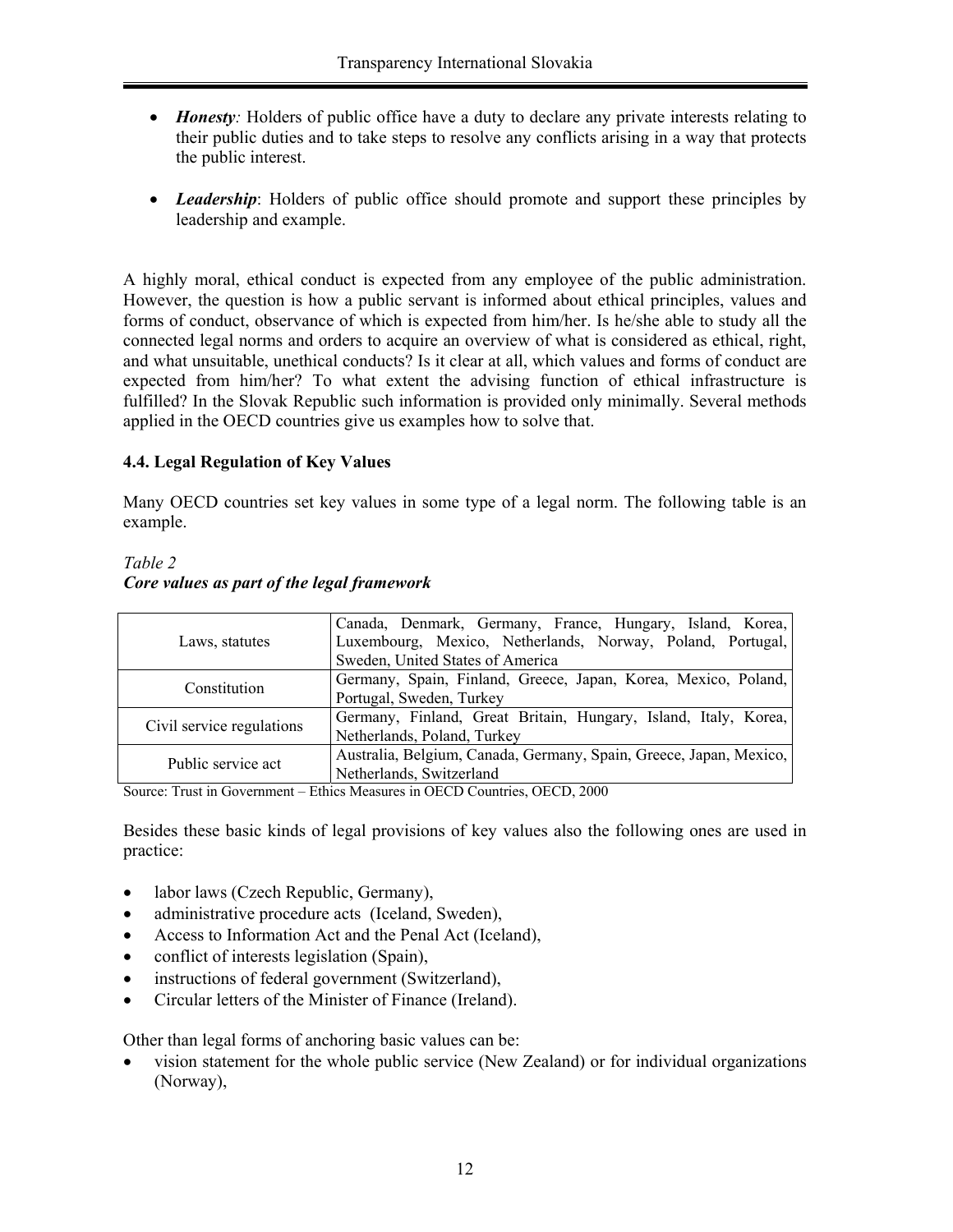- guidelines (Denmark, Finland),
- charters (Ethical Charter in Korea, Portugal),
- codes for professional groups (New Zealand),
- reports (Canada, Norway),
- discussion paper on values (Australia),
- textbooks and commentaries on public service law (Germany),
- other books and promotional publications (booklets in Canada, posters and pamphlets in United States).

### **4.5. Informing, Communication about Values**

Without informing, communications values are only empty words. Therefore the OECD countries introduced measures to support and disseminate key values for public officials. The most used method is providing these values automatically when entering into the public administration. Moreover, nine member countries repeatedly send a list of values to all the public employees and provide them also if somebody takes different position within the public administration. Ten countries anchor values directly to an employment contract and they are also a part of various different entrance as well as thorough courses. Eight member countries use a modern technology such as the Internet, intranet or CD-ROMs. It is thus necessary **to know the values**. Efforts to define, change and set key values would lead only to a partial success, if the countries did not stress communication of values, informing of public officials about generally valid principles. The feedback of public employees to understanding of public principles would point out which values in fact lead the employees to performance of their official duties.

#### **4.6. Updating and application of Values**

**Updating of values** is also important. The Office of Governmental Ethics acting in the USA published a working draft document about values in public service and anybody could send his/her remarks to the given materials to the address of the office. In Poland a referendum about bill of a new constitution took place, which, besides others, contained also a renewed list of the most important values for public administration employees.

### **Application of Values**

The key values in principle determine a focus of public service. However, public servants in their everyday work need more detailed rules, which clearly define limits of acceptable conduct. *Supplementary rules* make clear the standards and help to interpret values in particular situations. *Statutory measures* form a background in a way they define expected conduct from each public servant as well as procedures of examination and persecution. The character of acts however predetermines them rather to set borders and provide conformity with rules, than to describe standards.

Almost all the OECD countries anchored the expected standards of public servants. In general, such standards are determined for situations, which can lead to conflict of interests (for example acceptance of gifts, use of official information and etc.). Other areas include work out of the public sector, post-employee limits, lobby and others.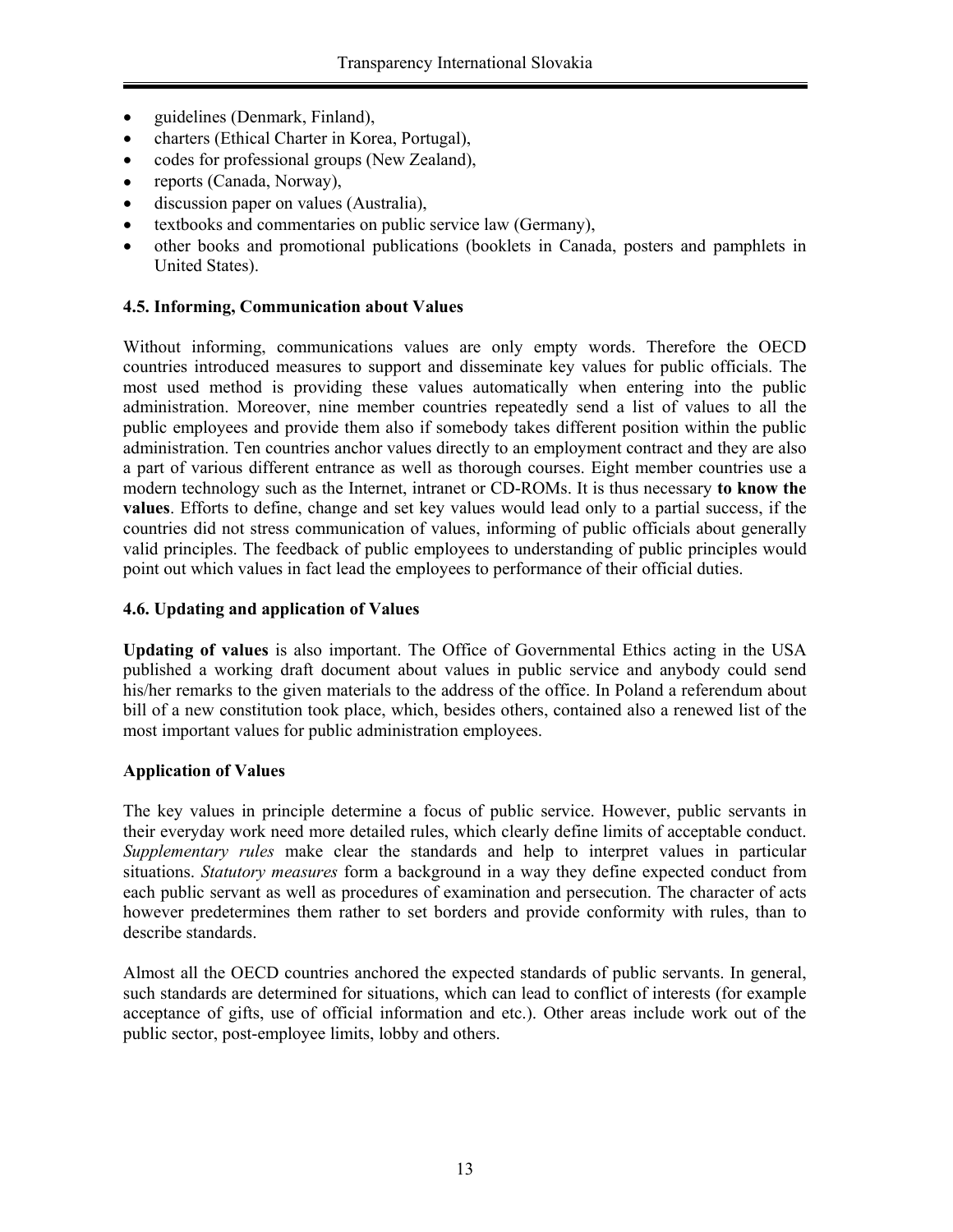### **4.7. Anchoring of Conduct Standards**

It is necessary to state that in connection to the defined values, standards of conduct expected from employees in state or public service are set. The most frequent forms of expression of conduct standards are acts, codes of conduct and guides. The following table provides a survey of possibilities.

#### *Table 3 Formal sources for standards of behavior*

| <b>Forms of sources</b>        | <b>Countries</b>                                                                                   |
|--------------------------------|----------------------------------------------------------------------------------------------------|
|                                | Belgium, the Czech Republic, Germany, Denmark, Spain,                                              |
| regulations,<br>Laws,          | legal Finland, France, Greece, Hungary, Island, Japan, Korea,                                      |
| documents                      | Luxembourg, the Netherlands, Norway, Poland, Portugal, Turkey,                                     |
|                                | the United States of America, Switzerland                                                          |
|                                | Code of conduct, code of ethics, Australia, Canada, France, Great Britain, Greece, Ireland, Italy, |
| civil service code             | Japan, the Netherlands, New Zealand, Switzerland                                                   |
|                                | Australia, Canada, Germany, Denmark, France, Great Britain,                                        |
| Guides, guidelines, directives | Ireland, the Netherlands, New Zealand, the United States of                                        |
|                                | America                                                                                            |

Source: Trust in Government – Ethics Measures in OECD Countries, OECD, 2000

Two thirds of member countries adopted standards of conduct for public servants in a form of legal documents. Their particular form can be various, for example a constitution (Turkey), general acts on civil service (Denmark, France, Hungary), or public service (Japan), administrative procedure law (Greece, Portugal), labor law (the Czech Republic), specific codes determining standards of conduct (the United States), disciplinary act (Portugal) and the Conflict of Interests and Post-Employment Code for Public Service (Canada), etc. Codes of conduct, ethical codes and codes for state service (Great Britain) are also a frequent form of conduct standards determination. Over 33 percent of the OECD countries use them.

The individual countries have a whole range of documents that represent expected conduct standards to public servants. For example, New Zealand adopted a combination of general and specific codes as well as supplementary guides.

The OECD countries set standards of conduct, expected from public servants, in a series of documents. The most frequent forms are acts, codes of conduct and guides.

In effort to support development of own ethical infrastructures they establish i**ndependent**  institutions or bodies which are responsible for implementation of ethical values in everyday function of public servants and they are simultaneously competent to co-ordinate this process.<sup>22</sup>

They accepted the necessity to establish an institute of ombudsman (investigator, mediator of complaints) as an independent public body. In different countries he/she can have different competencies and legal status. According to a research, carried out by  $OECD^{23}$  an

 $\overline{a}$ <sup>22</sup> For example Office of Government Ethics in the USA

<sup>23</sup> Documents PUMA/ETH 1997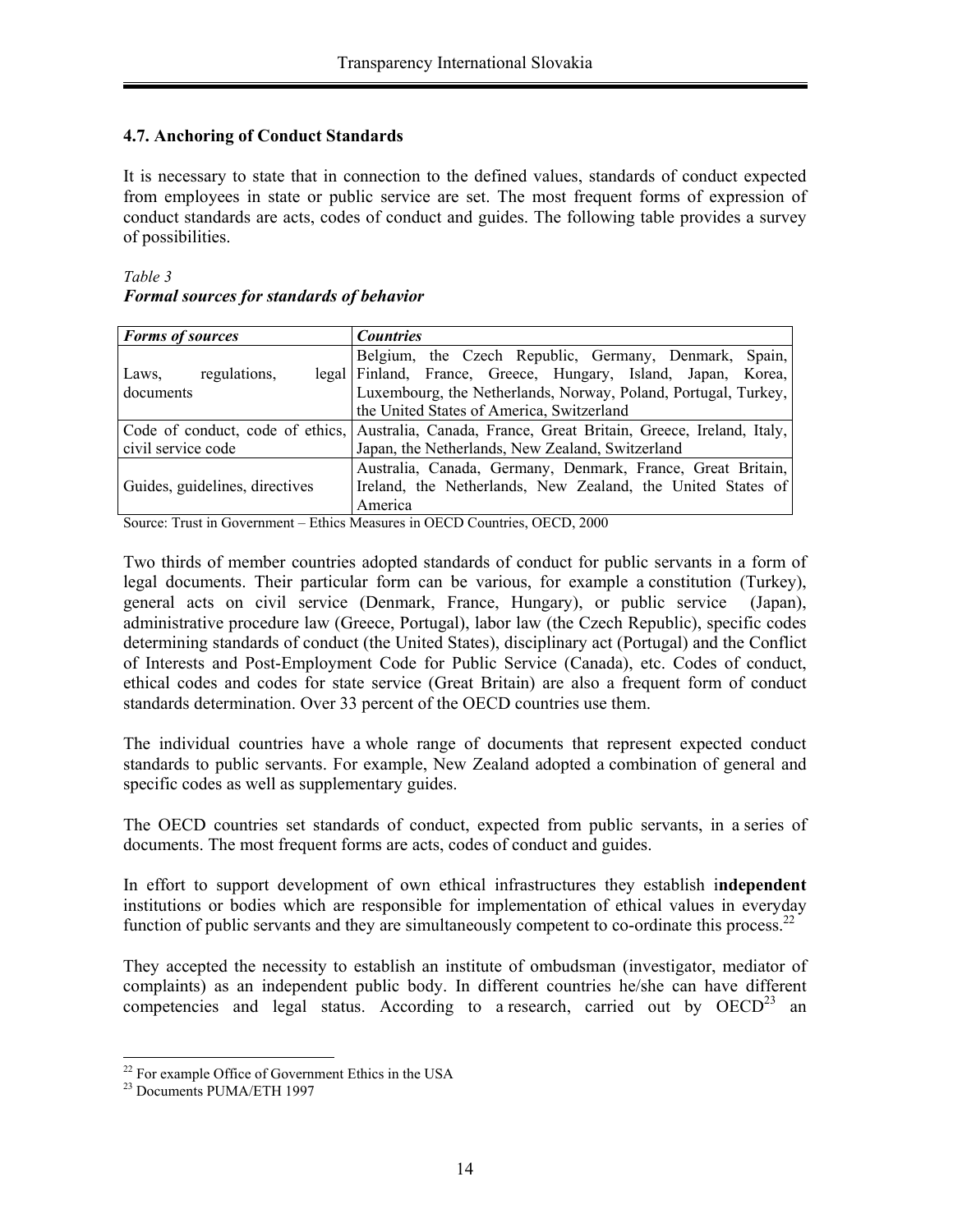ombudsman/mediator/commissioner is established in Belgium, Germany, France, Hungary, Poland, Sweden, the Czech Republic and others.

To a big extent application of ethical codes – codes of conduct, within a sector – widely drawn up ones or guides for conduct in particular situations – for example in such fields which did not occur in the past is spread.

Beside others they also created a legislatively defined functional **notification mechanism** aimed at defining procedures of notification of unethical conduct and activity of public servants because a servant's duty is not only a high level of responsibility for his/her activity, but he/she also bears a certain responsibility for unethical conduct in his/her work environment in a case that this fact is not notified to competent persons. Such a mechanism simultaneously helps to create a positive approach within the process of dealing with a dilemma "to notify or not to notify unethical conduct of his/her co-worker".

#### **4.8. What is it necessary to do in field of ethics in transition countries?**

Transition countries are going through a dynamic stage of building a new institutional framework, joining global processes. It requires changes also in the area of the public administration, from the viewpoint of its new functions and processes as well as in the area of ethical values. Within the ongoing public administration reform, the country experiences attempts to define a state employee on the basis of the act on state service, as well as an employee in the public service – on the basis of the public service act.

A change of a vertical relation between citizens and the public administration to a horizontal relation means building of a citizen's trust toward public matters administration, what is simplified by defined ethical norms and overall ethical infrastructure.

One of the measures targeted at introducing ethics to the public administration, minimizing a risk of conflict of interests and building a citizen's trust in the public administration, is introduction of ethical code. Building of ethical standards should fulfil the following tasks $31$ :

- **educational**  to build civil conscience on these issues and conscience of efforts for ethics in public service;
- **informative in relation to public administration employees** to inform employees in the public administration what conduct should they refrain from in order to be aware that they act incorrectly or unlawfully;
- **informative in relation to citizens** certain criteria for evaluation of employees in public administration will be available for citizens;
- **preventive** based on the code to prevent employees in public administration from breaching laws;
- **penalization** to enable and anchor an effective reaction to breaching of the ethical code;
- **facilitative** to systemize and simplify discovering of conflict of interests of employees in the public administration.

 $\overline{a}$  $31$  For more information see Beblavý – Salner – Žitňanský, 1997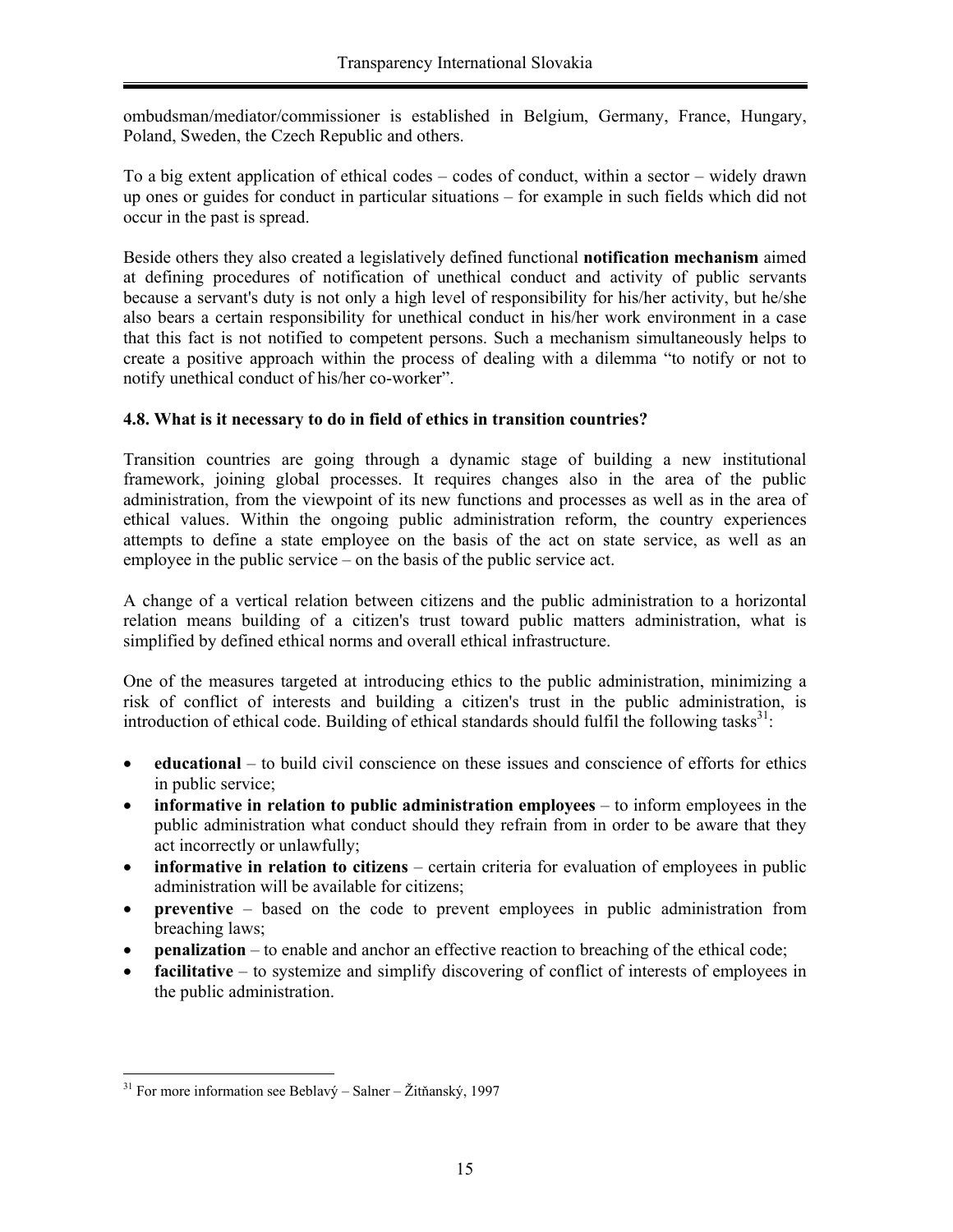When improving ethics in performance of the public administration, it is appropriate to<sup>32</sup>:

- define basic values of the public life and the public service in Slovakia as conduct standards are based on values;
- define and introduce a mechanism for regular review of validity of individual values in the public administration, their revision or adding new values;
- regulate some areas of possible origination of ethical problems in ethical code or in other legal regulations;
- determine a circle of public administration employees whom the ethical code will relate to;
- co-ordinate works on the ethical code with preparation of related key legal norms law on state service, public service;
- co-ordinate further works on the ethical code with preparation of solution of the entire problem of interests conflict in the public sector;
- set legal liability of individual provisions defined in the ethical code so that the rules are enforceable;
- in effort to successfully implement the ethical code, to focus also on other elements of ethical infrastructure so that its implementation, monitoring and enforcement is secured;
- define institutional securing of formation, implementation and monitoring of ethical infrastructure.

# **5. Conflict of interest<sup>19</sup>**

Conflict of interest is an essential part of the political, administrative and cultural context of a country. Although even countries with very detailed regulations on conflicts of interest have no legal definition for the term, public servants are expected to be aware of the potential conflict of personal interest. Conflicts generally arise from financial and economic interest, however other personal interests, undertakings and relationships may also compromise, directly or indirectly, the performance of duties of public office holders. This also includes a situation where actions taken in an official capacity could be seen as being influenced by an individual's personal interest.



*Chart 1:*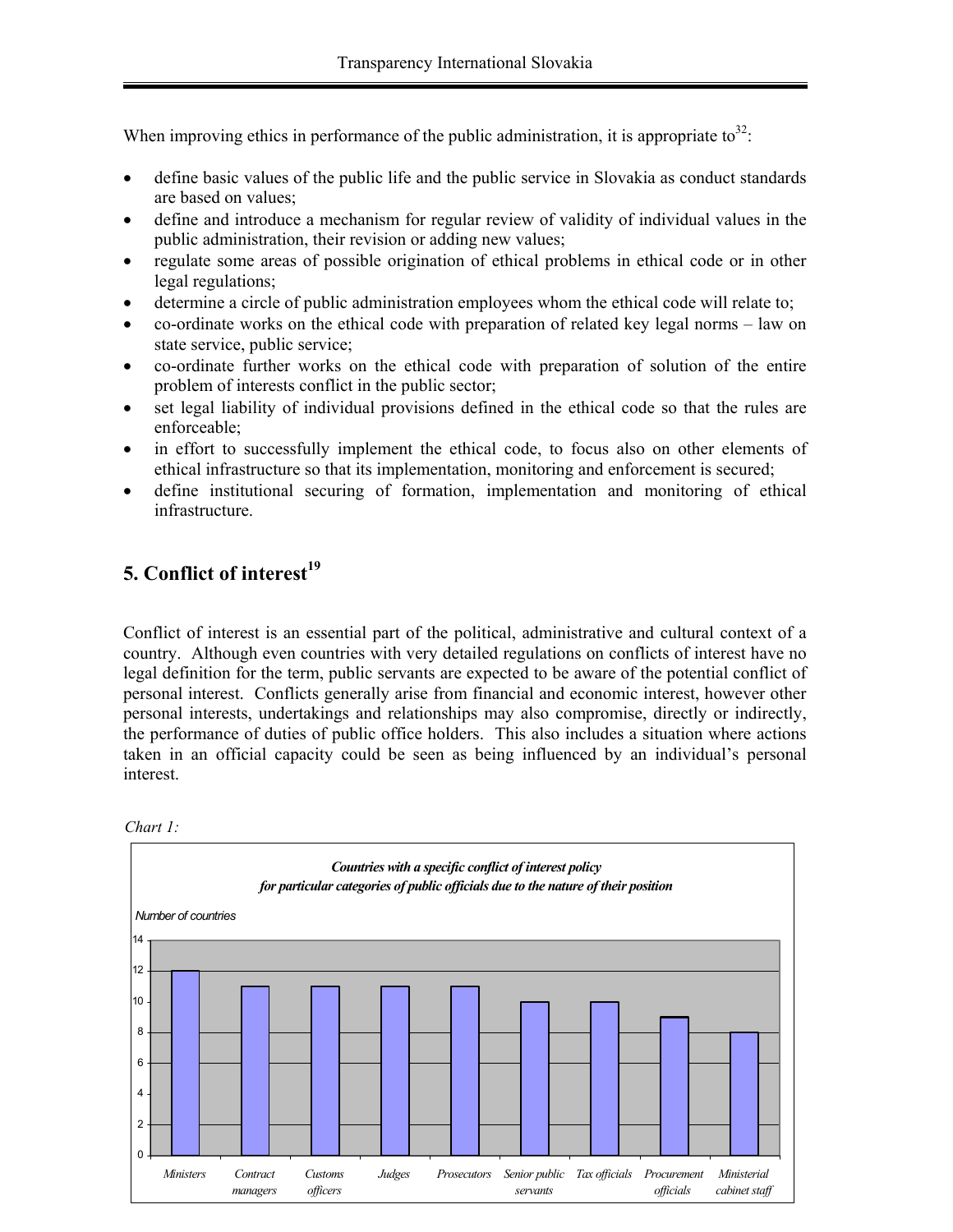In OECD countries the most common source of the conflict of interest policy is the legal framework. Laws on Public or Civil Service contain the general principles and basic rules. A few countries also use Constitutional principles which contravene citizens' rights in general (for example: the obligation of public servants to exclusively serve the public interest, incompatibilities for public office holders, etc.). More and more specific laws cover sensitive areas for particular groups (e.g. board members) and the most recently developed codes of conduct in Europe also set general principles and give directions on what to do in case of doubt.

The following chart indicates the formal sources of conflicts of interest rules in OECD countries:

While the ultimate responsibility is on the individual to recognize in which situations a potential conflict may arise between private interest and public duties, OECD countries seek to define **the most exposed areas** for which instructions and guidance are necessary to prevent and resolve conflict of interest situations. The business interests, the external activities and positions of public officials are the most commonly determined areas in the OECD countries – their forms are indicated in the following chart:



In certain situations the core value of the public service might be in conflict with basic citizens' rights: for example, public servants' political activities might conflict with their primary duty to serve the Government of the day in a politically neutral manner. The competing, general principles required for different employment positions could also lead to conflicting situations, for example in Australia the controversy between professional confidentiality and the obligation to report crimes make it impossible for a policeman to work in social and health services.

Activities that significantly affect the full and proper exercise of official duties are considered to be **incompatible** with public service employment. In cases of unavoidable, serious and pervasive conflicts of interest, the legal regulations restrict public servants from these activities and positions. Stricter conditions can be prescribed for certain groups that are exposed to politics, for example employees of an electoral commission. Concerning the public-private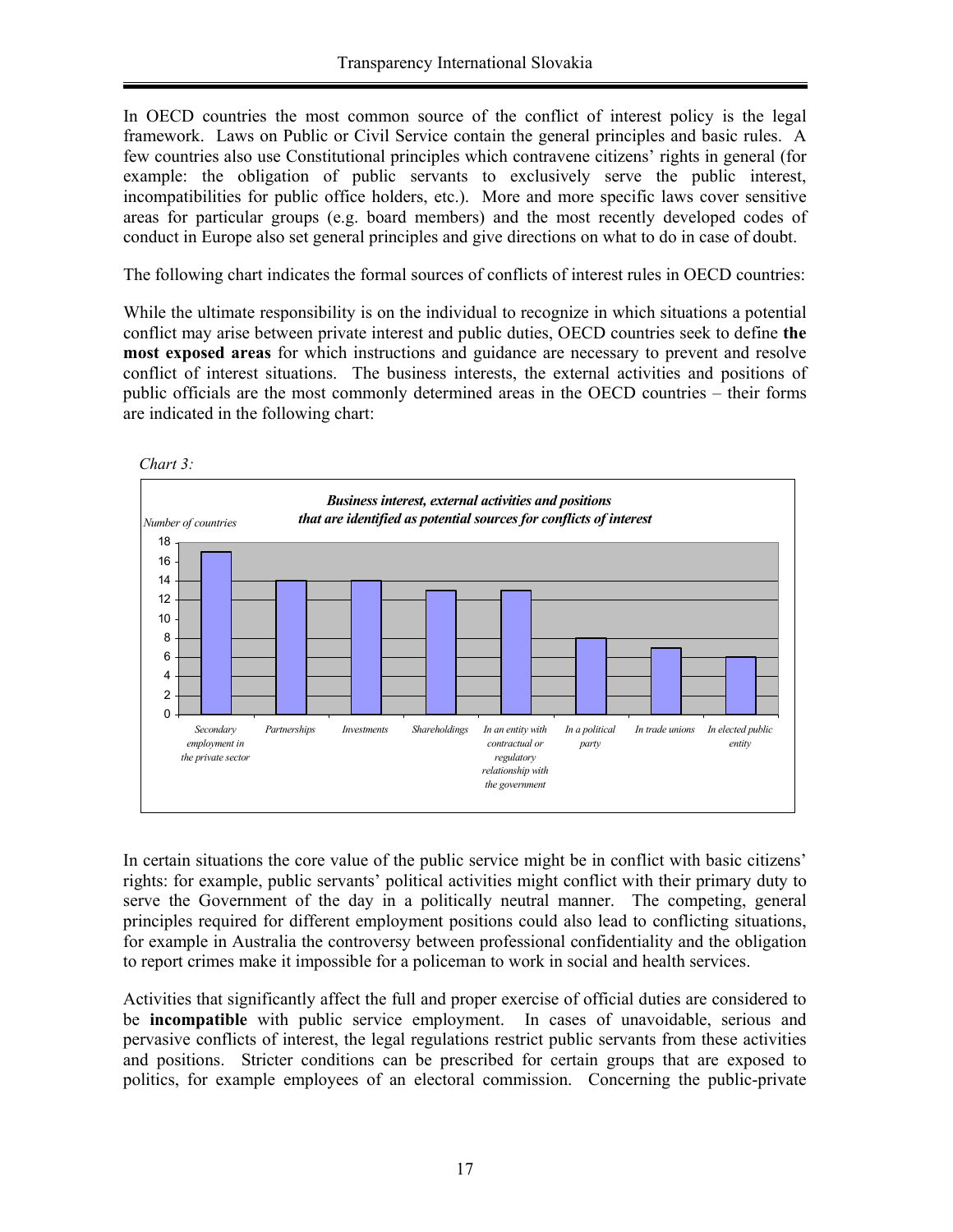sector interface, key decision-makers involved in privatization or outsourcing are prohibited for a limited period from accepting employment with the privatized company or outsourced provider.





However, the declaration of personal interest itself does not resolve a conflict. Additional steps that are necessary include:

- Divestment: an official agrees to dispose of a conflicting interest, by selling shares and dropping investments.
- Transfer of duty: officials can either be assigned to a new position or maintain their position but not participate in the decision making process on the affected matters (e.g. abstaining from voting, withdrawing from discussion, even not receiving relevant documents and other information relating to the personal interest).
- Increased transparency and scrutiny of decisions: for example the above mentioned arrangements are put down in written documents and they are available for public scrutiny.
- Resignation: an official may be requested to resign from the private position in order to keep his/her public office. If the official does not do so his/her official position can be terminated in a given period.

OECD countries mainly employ disciplinary actions and criminal prosecution along with the cancellation of affected decisions and contracts (see following chart).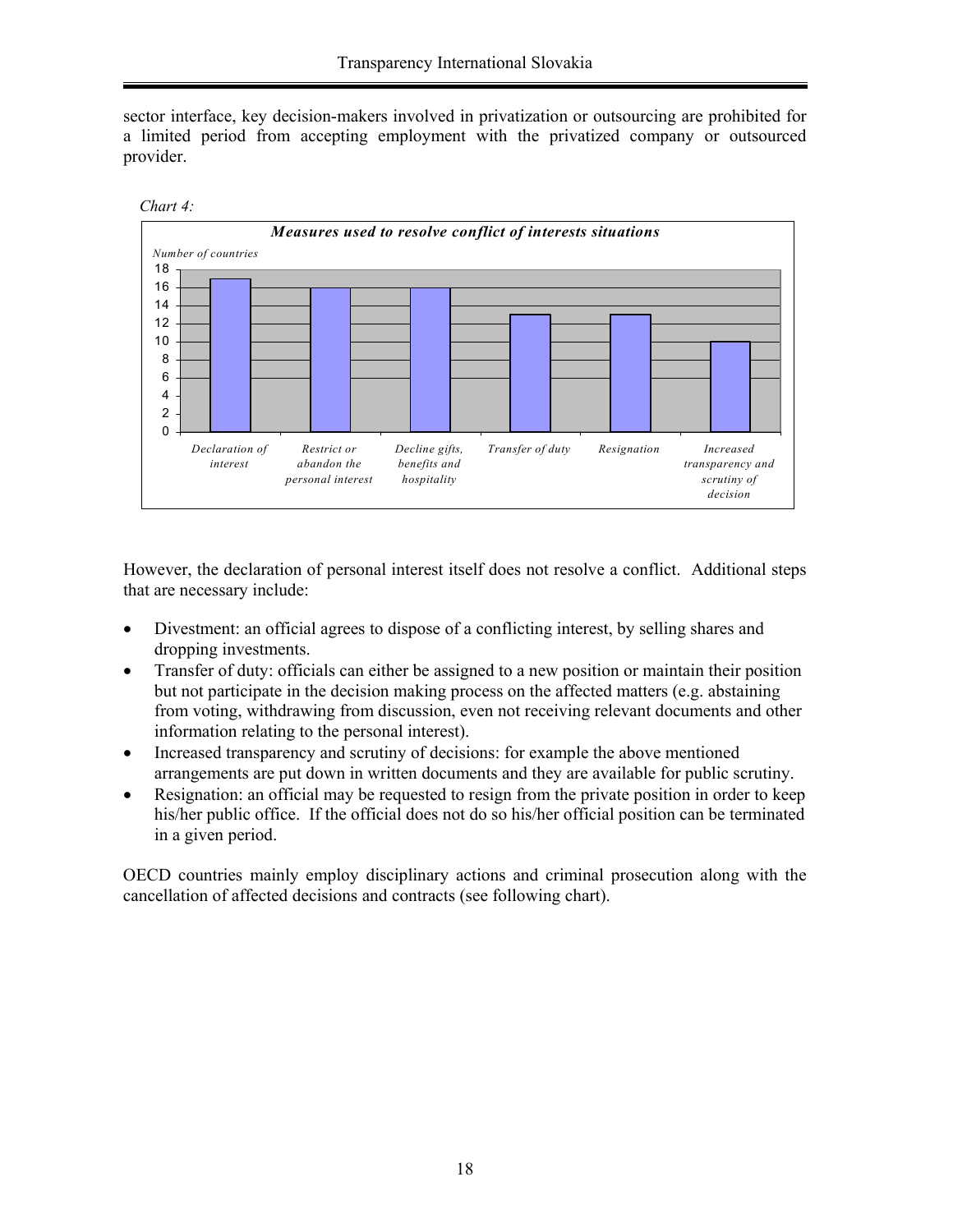



Depending on the seriousness of the breach, disciplinary sanctions can range from warning and reprimand through fines and re-arrangements of duties, to suspension and removal from office. Non-disclosure of conflict of interest is generally considered as a serious breach, and it results in disciplinary action or even criminal penalties depending on the circumstances of the case. In specific cases, when political or senior post holders do not disclose their relevant personal interests, it may interrupt their career (loss of mandate for elected officials and resignation in case of appointed positions). Ministerial advisors, in addition to loosing office, also have to reimburse the remuneration they have received.

Public servants can be obliged to eliminate the cause of the conflict of interest, by suspending those activities that were carried out without authorisation, or with authorization but based on inappropriate disclosure. In addition, the decisions can also be cancelled if prepared or made by an official who did not disclose his/her relevant personal interest. For example, when it is found that an official with adjudicatory power holds a personal interest related to a company participating in a bidding process, they risk that the decision will be cancelled and the company excluded from further bidding for a determined term.

The most common way to resolve a conflict of interest situation when it arises is to inform the manager or immediate superior who has the primary responsibility for determining what measures should be applied. In case of doubt, in addition to the manager, internal personnel or legal staff as well as external organizations (such as independent commission, ethics office and Trade Unions) can also provide advice.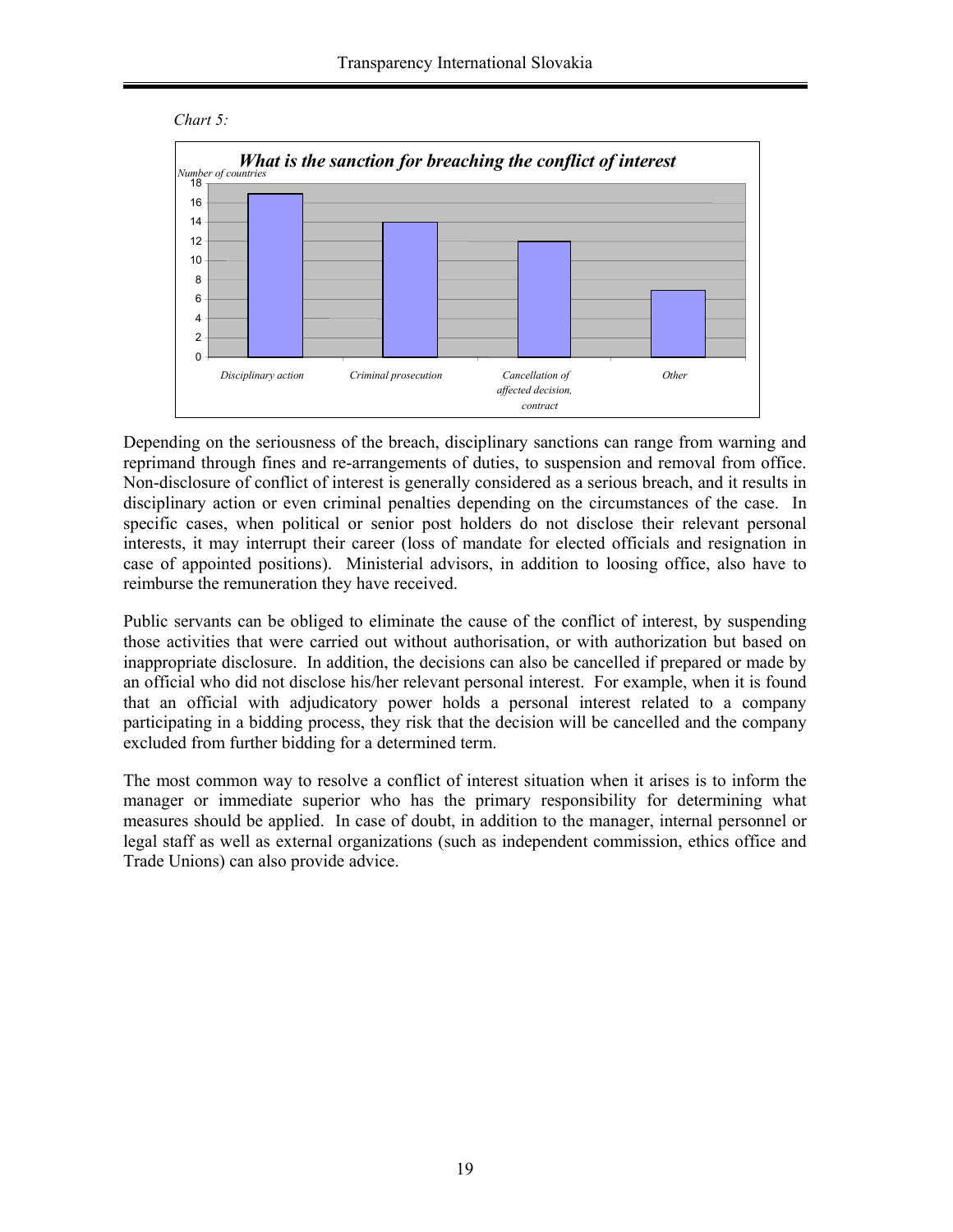



While managers also play a key role in monitoring whether their staff comply with the rules, government organizations (for example the civil service department) and external institutions (commissions, auditor general, ombudsman and even the Constitutional Court) take an overall interest in monitoring the implementation of conflict of interest policy or the compliance of most senior officials of the state.

OECD countries focus on the induction period to ensure that public officials are aware of the rules of conflict of interest policy. The most common methods used in OECD countries are indicated in the following chart:



No single instrument was characterized as the most effective in avoiding conflicts of interest, although a combination of mechanisms, especially those that raise awareness and ensure transparency, proved effective in several countries. The annual updating of statements on private interests together with training and consultation are key elements in a system which puts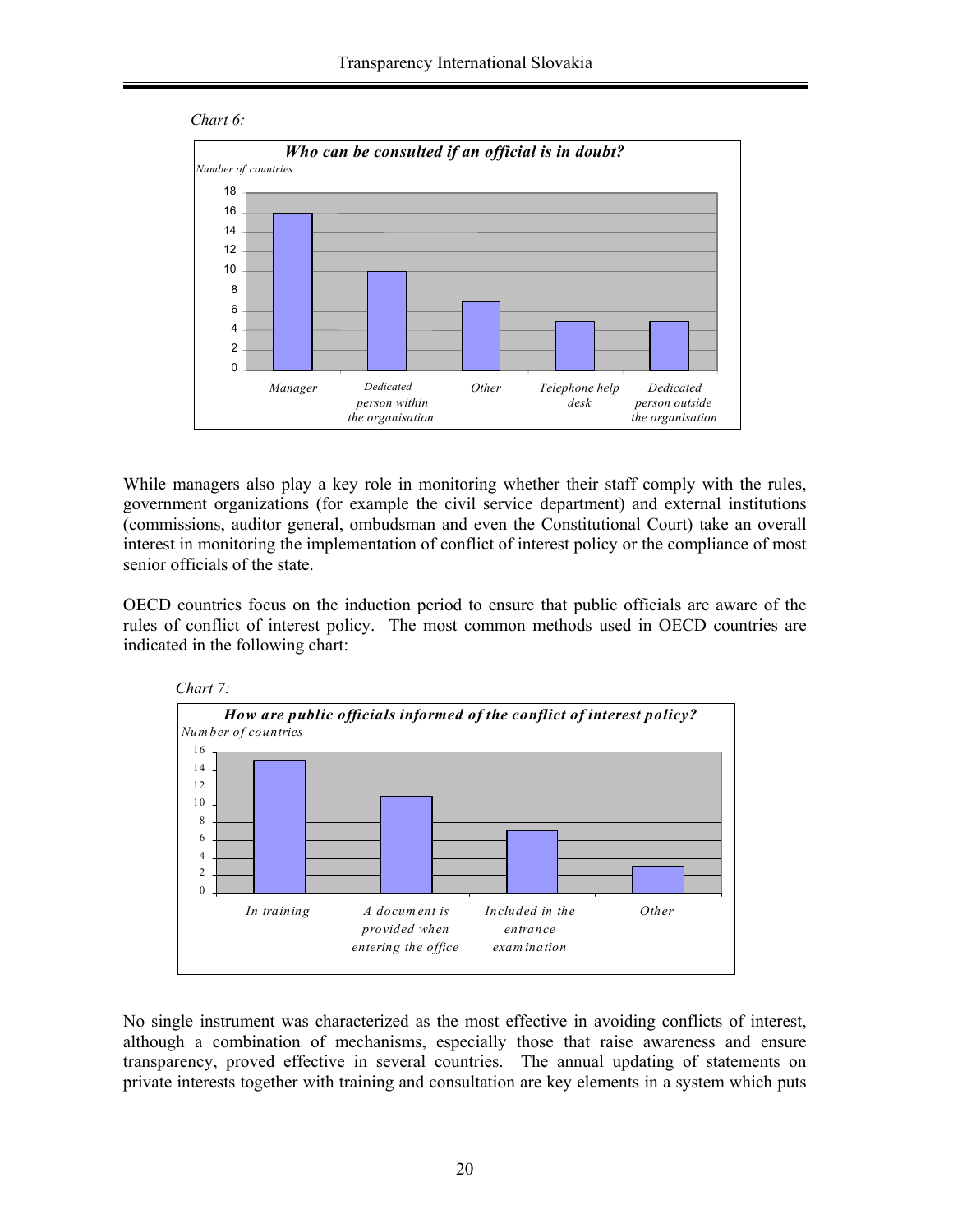greater reliance on the individual to self disclose their private interests. On the other hand, in systems, which place less reliance on individual arrangements, the maintenance of relevant legal regulations is the key measure to providing an effective basis for that system.

Moreover, ensuring the transparency of disclosed personal interests, by making them available for direct or indirect public scrutiny, together with an active media, were mentioned as the most influential measures in some countries. Several countries reviewed their conflict of interest policy in the last 2-3 years and requested follow-up measures in relation to the increasing closeness between the private and public sectors. However, only a few countries have developed sector agreements with private sector companies to ensure the standards of conduct that employees are required to maintain. In a converging area, legislation may introduce compatible procedures in sensitive fields such as procurement and recruitment (for example requiring the publicizing of vacant positions) for the not-for-profit sector.

Summary of necessary anti-corruption measures is given below in Table 4.

*Table 4 Summary of the Anti-corruption measures*<sup>20</sup>

 $\overline{a}$ 

<sup>&</sup>lt;sup>20</sup> Zemanovičová, D., Sičáková, E.: Corruption as a problem ethical, moral, economic and political, CPHR – Transparency International Slovakia, Bratislava, 2001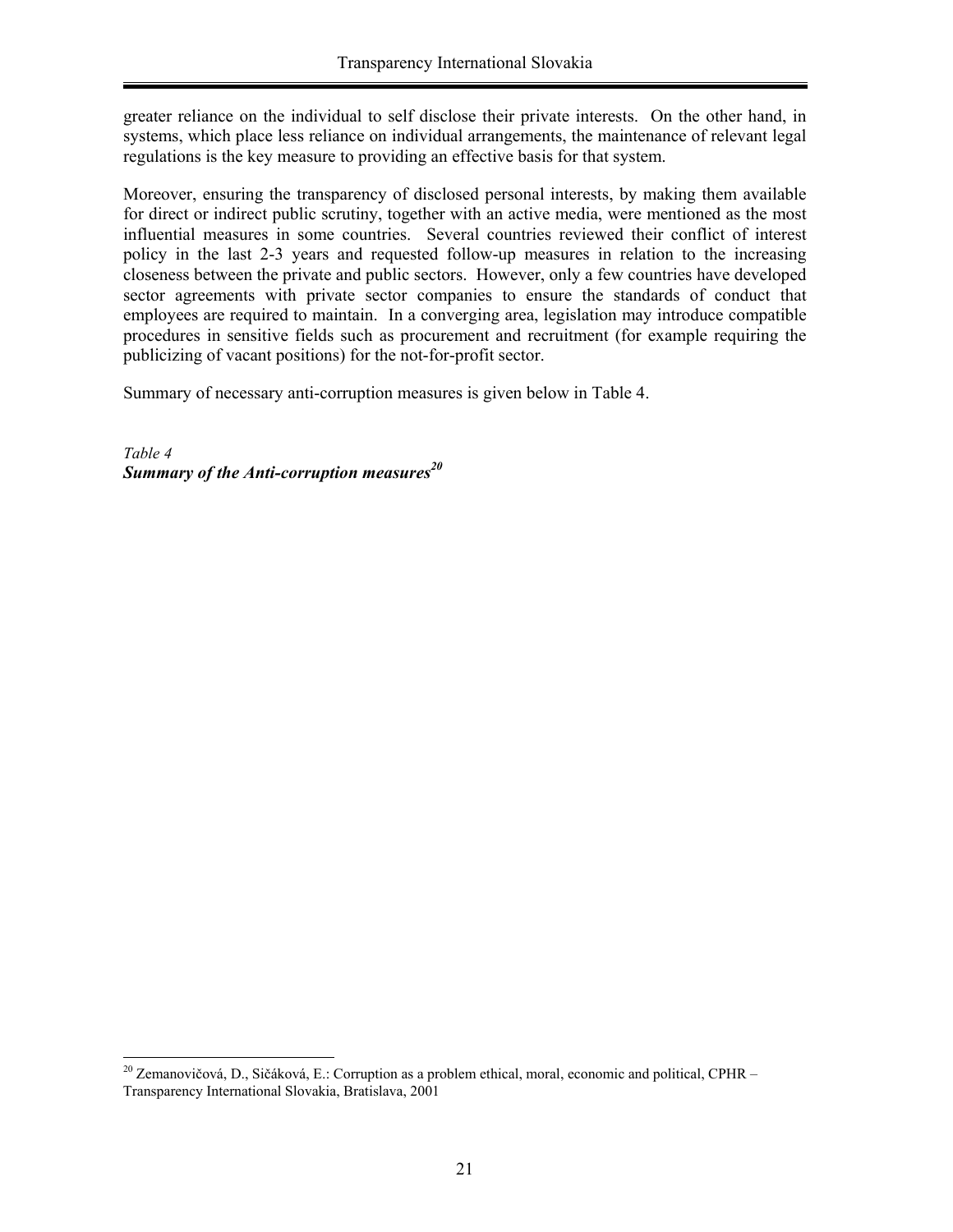|                         | <b>FORMAL RULES</b>                                                                                                                                                                                                                                                                                                                                                                                                                                                                                                                                                                          |  |
|-------------------------|----------------------------------------------------------------------------------------------------------------------------------------------------------------------------------------------------------------------------------------------------------------------------------------------------------------------------------------------------------------------------------------------------------------------------------------------------------------------------------------------------------------------------------------------------------------------------------------------|--|
|                         | <b>PREVENTION</b>                                                                                                                                                                                                                                                                                                                                                                                                                                                                                                                                                                            |  |
| $\circ$                 | Transparency of rules, processes and institutions, e.g.                                                                                                                                                                                                                                                                                                                                                                                                                                                                                                                                      |  |
|                         | - Information on public funds usage,                                                                                                                                                                                                                                                                                                                                                                                                                                                                                                                                                         |  |
|                         | - Information on privatization - $PIM21$ ,                                                                                                                                                                                                                                                                                                                                                                                                                                                                                                                                                   |  |
|                         | - Information on public procurement,                                                                                                                                                                                                                                                                                                                                                                                                                                                                                                                                                         |  |
|                         | - Information on foreign aid,                                                                                                                                                                                                                                                                                                                                                                                                                                                                                                                                                                |  |
|                         | Information on audit results,<br>$\blacksquare$                                                                                                                                                                                                                                                                                                                                                                                                                                                                                                                                              |  |
|                         | - Funding of political parties,                                                                                                                                                                                                                                                                                                                                                                                                                                                                                                                                                              |  |
|                         | - Disclosure of property statements,                                                                                                                                                                                                                                                                                                                                                                                                                                                                                                                                                         |  |
|                         | - Making the situation in media more transparent, analyzing the possibility of                                                                                                                                                                                                                                                                                                                                                                                                                                                                                                               |  |
|                         | corruption, ways of its restriction.                                                                                                                                                                                                                                                                                                                                                                                                                                                                                                                                                         |  |
| $\circ$                 | Acceptation and Implementation of the Free Access to Information Act                                                                                                                                                                                                                                                                                                                                                                                                                                                                                                                         |  |
|                         | - Monitoring,                                                                                                                                                                                                                                                                                                                                                                                                                                                                                                                                                                                |  |
|                         | - Evaluation of the first experiences.                                                                                                                                                                                                                                                                                                                                                                                                                                                                                                                                                       |  |
| $\circ$                 | Countering of the conflict of interests                                                                                                                                                                                                                                                                                                                                                                                                                                                                                                                                                      |  |
|                         | - at the level of state administration,                                                                                                                                                                                                                                                                                                                                                                                                                                                                                                                                                      |  |
|                         | - public administration,                                                                                                                                                                                                                                                                                                                                                                                                                                                                                                                                                                     |  |
|                         | - self-administration,                                                                                                                                                                                                                                                                                                                                                                                                                                                                                                                                                                       |  |
|                         | - in the companies with state participation,                                                                                                                                                                                                                                                                                                                                                                                                                                                                                                                                                 |  |
|                         | via adoption of the so-called Integrity Pacts in case of sensitive state contracts.<br>$\sim$                                                                                                                                                                                                                                                                                                                                                                                                                                                                                                |  |
| $\circ$                 | Reform of public administration and other important sectors                                                                                                                                                                                                                                                                                                                                                                                                                                                                                                                                  |  |
|                         | Separation of political and professional functions,                                                                                                                                                                                                                                                                                                                                                                                                                                                                                                                                          |  |
|                         | new definition of public administration functions,                                                                                                                                                                                                                                                                                                                                                                                                                                                                                                                                           |  |
|                         | decentralization,                                                                                                                                                                                                                                                                                                                                                                                                                                                                                                                                                                            |  |
|                         | personal policy, standards, acceptance of employees, career promotion,                                                                                                                                                                                                                                                                                                                                                                                                                                                                                                                       |  |
|                         |                                                                                                                                                                                                                                                                                                                                                                                                                                                                                                                                                                                              |  |
|                         |                                                                                                                                                                                                                                                                                                                                                                                                                                                                                                                                                                                              |  |
|                         |                                                                                                                                                                                                                                                                                                                                                                                                                                                                                                                                                                                              |  |
|                         |                                                                                                                                                                                                                                                                                                                                                                                                                                                                                                                                                                                              |  |
|                         |                                                                                                                                                                                                                                                                                                                                                                                                                                                                                                                                                                                              |  |
|                         |                                                                                                                                                                                                                                                                                                                                                                                                                                                                                                                                                                                              |  |
|                         |                                                                                                                                                                                                                                                                                                                                                                                                                                                                                                                                                                                              |  |
|                         |                                                                                                                                                                                                                                                                                                                                                                                                                                                                                                                                                                                              |  |
|                         |                                                                                                                                                                                                                                                                                                                                                                                                                                                                                                                                                                                              |  |
|                         |                                                                                                                                                                                                                                                                                                                                                                                                                                                                                                                                                                                              |  |
|                         |                                                                                                                                                                                                                                                                                                                                                                                                                                                                                                                                                                                              |  |
|                         |                                                                                                                                                                                                                                                                                                                                                                                                                                                                                                                                                                                              |  |
| Control system,         |                                                                                                                                                                                                                                                                                                                                                                                                                                                                                                                                                                                              |  |
| o Police,               |                                                                                                                                                                                                                                                                                                                                                                                                                                                                                                                                                                                              |  |
| O                       | Prosecution,                                                                                                                                                                                                                                                                                                                                                                                                                                                                                                                                                                                 |  |
| Courts.<br>O            |                                                                                                                                                                                                                                                                                                                                                                                                                                                                                                                                                                                              |  |
| $\circ$<br>O<br>$\circ$ | motivation,<br>reform of the health care and education sector, of social system, etc.<br>Ethical reform<br>- ethical standards, codes of ethics,<br>ethical infrastructure.<br>Reduction of administrative obstacles to business, reduction of subjectivism in<br>decision making<br>on the basis of analyses of permits, licenses, subsidies, etc., to propose<br>cancellation of some thereof, to improve claimability,<br>to introduce a system of more eyes in decision making,<br>to publish decisions, including their justification.<br>REPRESSION, improvement of law enforceability |  |

 $\overline{a}$ <sup>21</sup> Privatization Information Minimum recommended by Transparency International Slovakia and signed by most political subjects.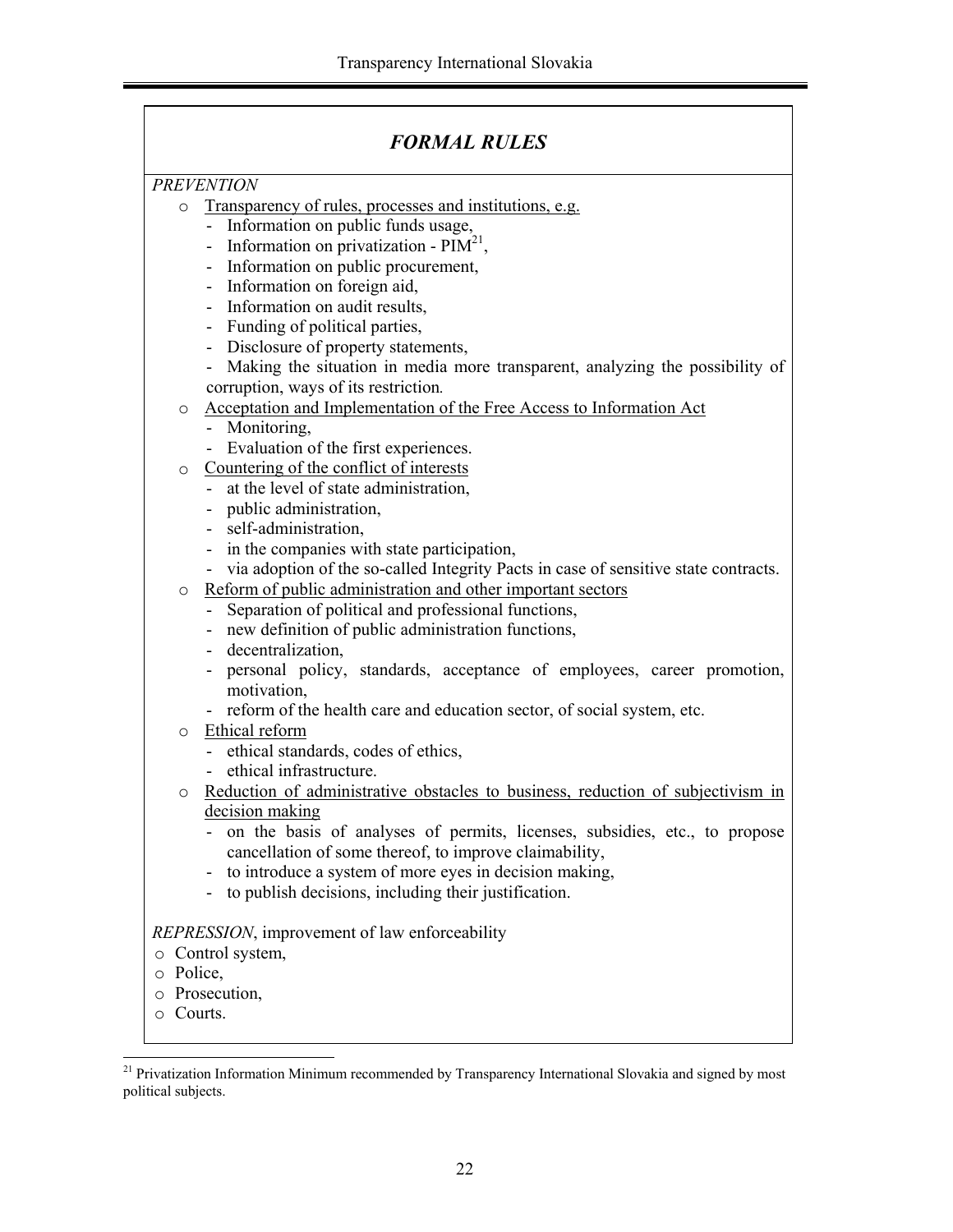|         | <b>INFORMAL RULES</b>                                                                 |
|---------|---------------------------------------------------------------------------------------|
| $\circ$ | to improve perceptiveness of citizens in respect of corruption issues,                |
| $\circ$ | to inform the citizens on the corruption situation, its reasons, attitudes of the     |
|         | government, politicians, degree of the program fulfillment,                           |
| $\circ$ | to exert influence on the citizens tolerance towards corruption,                      |
| $\circ$ | to change the paternalistic model of relationship between the citizen and the         |
|         | public administration to a participative one,                                         |
| $\circ$ | to introduce issues of ethics, moral and fight against corruption to schools,         |
| $\circ$ | to inform on the anti-corruption tools in media, to publish anti-corruption           |
|         | handbooks,                                                                            |
| $\circ$ | to establish self-purifying mechanisms in the corporate sphere and in media via       |
|         | professional associations and non-governmental organizations,                         |
| $\circ$ | to create monitoring components at the level of self-administrations,                 |
| $\circ$ | to adopt public obligations of compliance with ethical standards,                     |
| $\circ$ | to arouse interest in these issues among the youth by means of competitions,          |
| $\circ$ | to exert influence via art and religion in order to recover the ethical standards and |
|         | values.                                                                               |

It is desirable to form an anti-corruption alliance involving all subjects in the society. Countering corruption is not a task to be fulfilled during one election period, it is not good if it is understood on a partisan basis. On the contrary, it is necessary to engage both the coalition and the opposition in its countering, as well as the businesspeople, non-governmental organizations and media. Corruption cannot be successfully combated either solely by the government or solely by the civil society. Only their unification enables formation of a sufficiently powerful pressure to achieve a change.

The citizen is a key figure in the fight against corruption. Only if the power of public opinion is sufficiently strong for politicians to feel such pressure towards changes that there will be political will for their implementation, it will be possible to adopt system measures restricting the corruption potential. Thus the citizen should be informed via education and enlightenment on what may be done against corruption, but also on the attitude of each individual political player towards this issue.